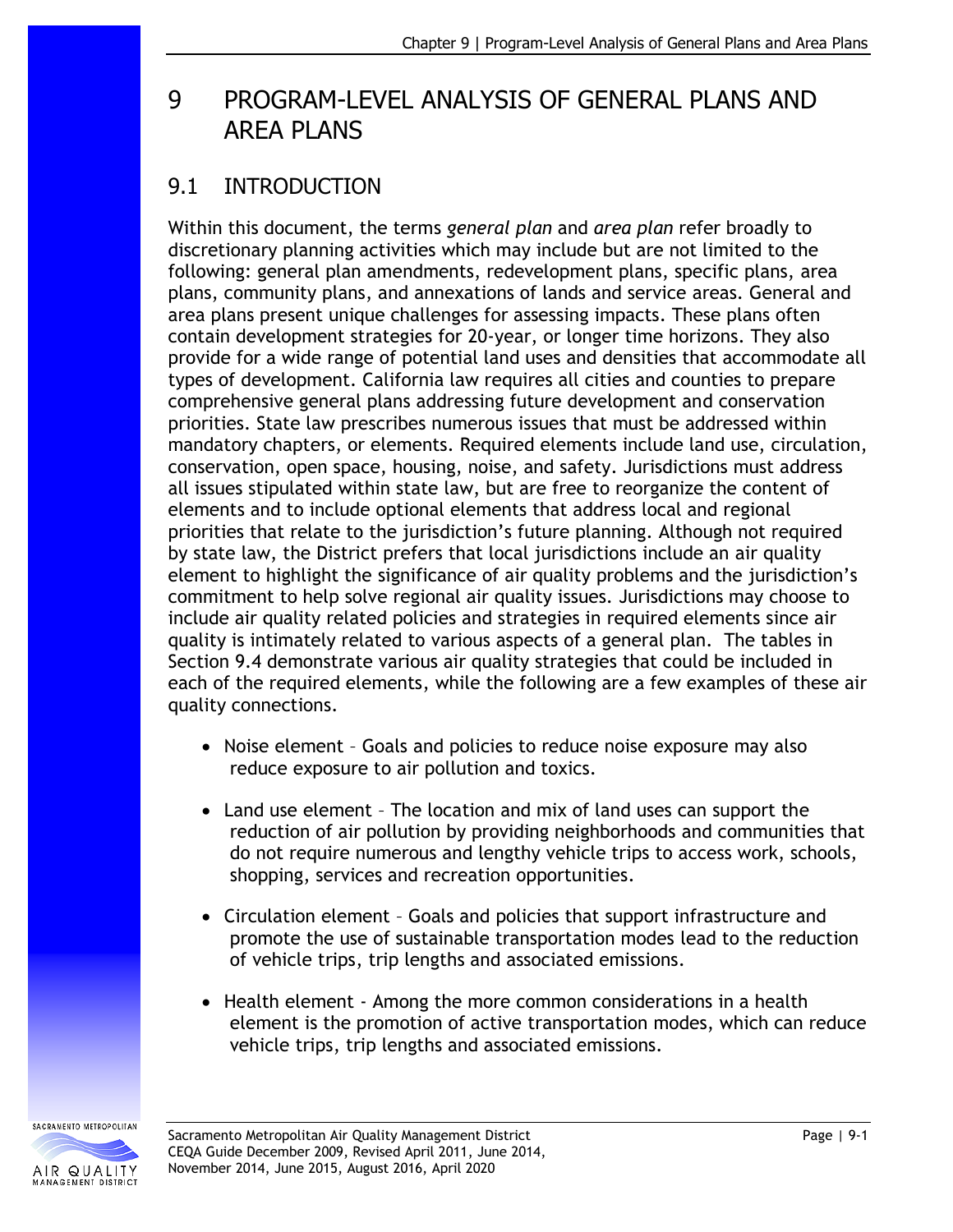General plans are required to be internally consistent<sup>1</sup>, thereby ensuring each element is considerate of the other elements and supports the goals and policies throughout the plan.

For additional guidance on addressing air quality in the context of general and area plans, lead agencies may refer to the District's [Model Air Quality Element](http://www.airquality.org/Businesses/CEQA-Land-Use-Planning) and the California Air Pollution Control Officers Association's (CAPCOA's) [Model](http://www.capcoa.org/wp-content/uploads/downloads/2010/05/CAPCOA-ModelPolicies-6-12-09-915am.pdf)  [Policies for Greenhouse Gases in General Plans.](http://www.capcoa.org/wp-content/uploads/downloads/2010/05/CAPCOA-ModelPolicies-6-12-09-915am.pdf) For more information on recommended policies covering all elements of a general plan, refer to the [General Plan Guidelines](http://www.opr.ca.gov/planning/general-plan/guidelines.html) of the Governor's Office of Planning and Research (OPR).

## 9.1.1 ADDRESSING AIR QUALITY IN GENERAL AND AREA PLANS

General plan updates and large specific plans nearly always require the lead agency to prepare an Environmental Impact Report (EIR). Due to the Sacramento Valley Air Basin's (SVAB's) nonattainment status and the cumulative impacts of growth on air quality, these plans almost always have significant, unavoidable, adverse air quality impacts. The California Environmental Quality Act (CEQA) requires the lead agency to evaluate individual as well as cumulative impacts of general and area plans, and all feasible mitigation measures must be incorporated within the proposed plan to reduce significant air quality impacts.

## 9.1.2 PROGRAM-LEVEL REQUIREMENTS

This chapter provides guidance on methods to evaluate air quality and climate change impacts of general and area plans prepared within Sacramento County pursuant to CEQA. General and area plans are often subject to program-level analysis under CEQA, as opposed to project-level analysis. As a general principle, the guidance offered within this chapter should be applied to discretionary, program-level planning activities; whereas the project-level guidance offered in other chapters should be applied to discrete approvals, such as a proposed development project.

# 9.2 ANALYSIS EXPECTATIONS

The District recommends that CEQA analyses of the potential air quality impacts of general and area plans include discussion of the following:

a) The proposed plan's consistency with the [Sacramento Regional Ozone](http://www.airquality.org/air-quality-health/air-quality-plans/federal-planning)  [Attainment](http://www.airquality.org/air-quality-health/air-quality-plans/federal-planning) Plan (OAP) and the Sacramento Area Council of Governments' (SACOG's) [Metropolitan Transportation Plan/Sustainable Communities](http://www.sacog.org/regional-plans)  [Strategy,](http://www.sacog.org/regional-plans) which includes growth principles from the [Preferred Blueprint](http://www.sacregionblueprint.org/sacregionblueprint/the_project/discussion_draft_preferred_scenario.cfm)  [Scenario.](http://www.sacregionblueprint.org/sacregionblueprint/the_project/discussion_draft_preferred_scenario.cfm) (The motor vehicle emissions budget in the OAP is based on the land use assumptions and travel demand modeling from the Metropolitan Transportation Plan.);



<sup>&</sup>lt;sup>1</sup> Sierra Club v. Kern County Board of Supervisors (1981) 126 Cal App. 3d 698, 703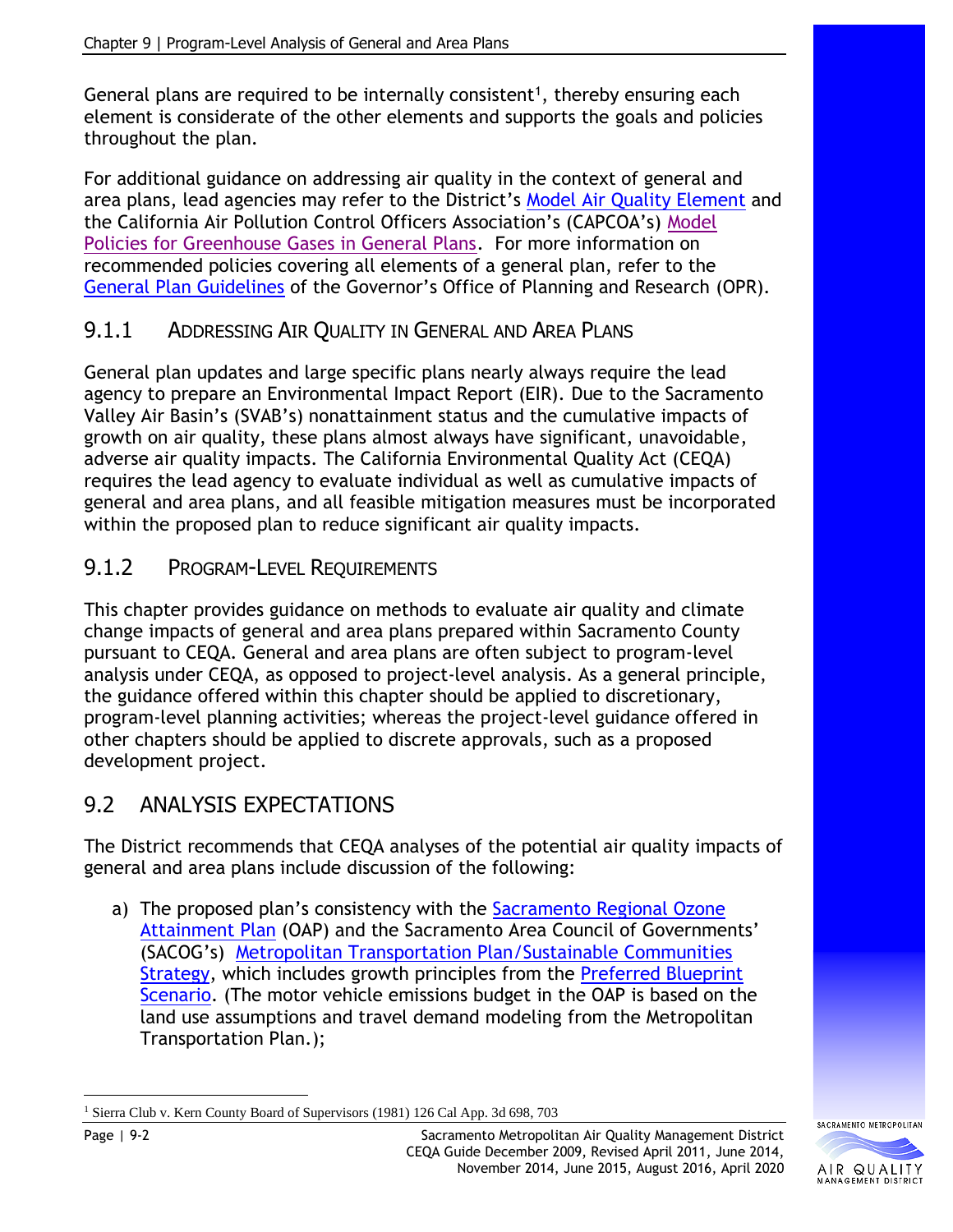- b) The proposed plan's construction-generated Criteria Air Pollutant (CAP) and precursor emissions;
- c) The proposed plan's operational CAP and precursor emissions;
- d) The proposed plan's Toxic Air Contaminant (TAC) emissions;
- e) Potential odor exposure related to the proposed plan;
- f) The proposed plan's greenhouse gas (GHG) emissions;
- g) A significance determination for each of items (a) through (f) above, without mitigation;
- h) A discussion of all feasible mitigation for each of items (a) through (f) above with significant impacts. The discussion may include public health cobenefits; and
- i) A discussion regarding whether the proposed mitigation would be sufficient to reduce impacts to a less-than-significant level, or if the impact would remain significant and unavoidable.

# 9.3 METHODOLOGIES

Air quality impacts from future development pursuant to general or area plans can be divided into construction-related impacts and operational-related impacts. Construction-related impacts are associated with construction activities likely to occur in conjunction with future development permitted by the plan. Operationalrelated impacts are associated with continued and future operation of developed land uses, including increased vehicle trips and energy use.

### 9.3.1 CONSTRUCTION-GENERATED CRITERIA AIR POLLUTANT AND PRECURSOR **EMISSIONS**

Construction-related emissions are described as short-term or temporary in duration. Construction-related activities most often result in emissions of criteria air pollutants and precursors from site preparation such as excavation, grading, and clearing; exhaust from off-road equipment, material delivery trucks, and worker commute vehicles; vehicle travel on paved and unpaved roads; and other miscellaneous activities such as building construction, asphalt paving, application of architectural coatings, and trenching for utility installation.

The evaluation of a proposed plan's construction-generated emissions of CAPs and precursors pertains, in part, to the following questions regarding air quality from the Environmental Checklist Form [\(Appendix G\)](http://califaep.org/docs/2019-Appendix_G_Checklist.pdf) of the State CEQA Guidelines:

III.a. Would the project conflict with or obstruct implementation of the applicable air quality plan?

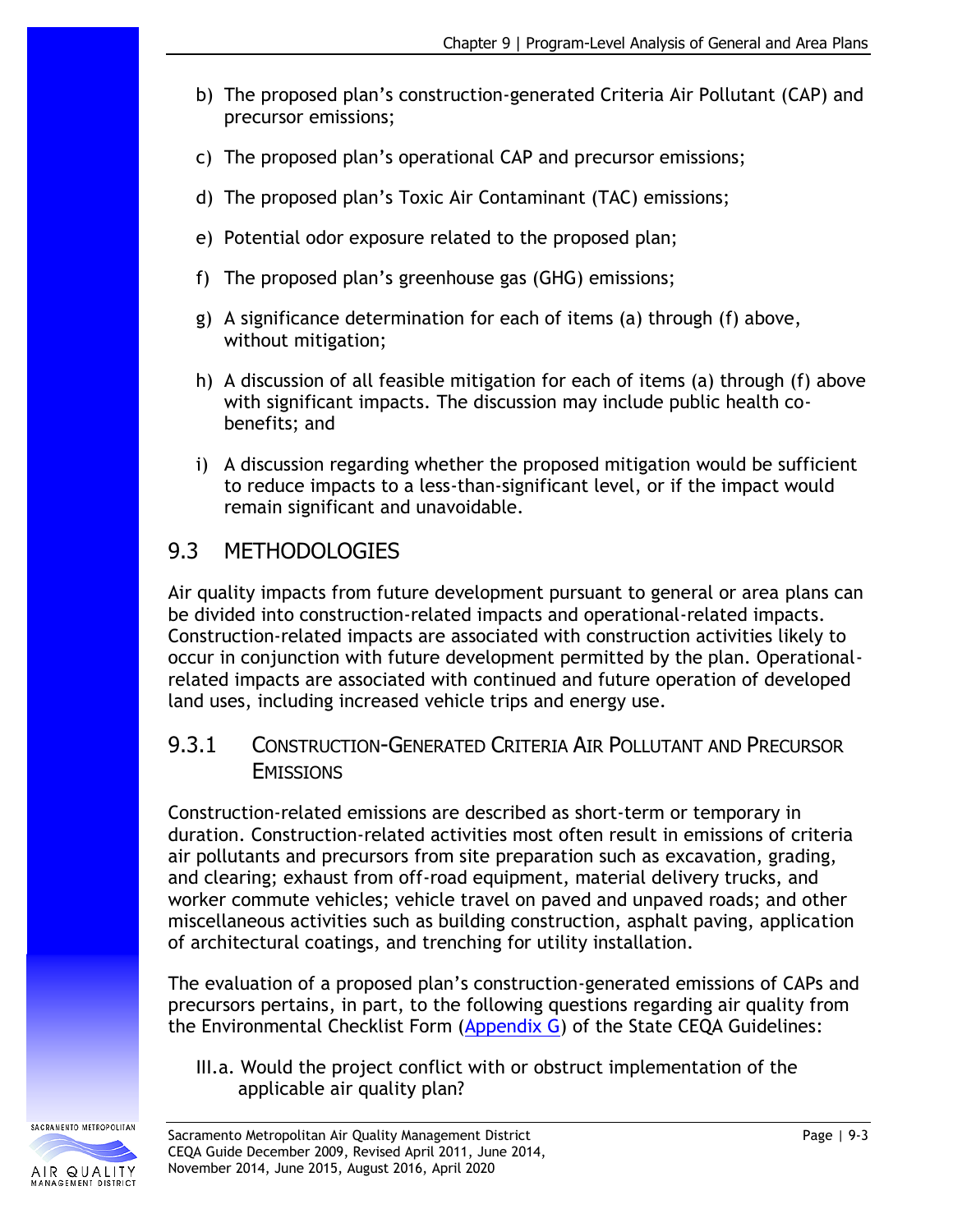- III.b. Would the project result in a cumulatively considerable net increase of any criteria pollutant for which the project region is non-attainment under an applicable federal or state ambient air quality standard?
- III.c. Would the project expose sensitive receptors to substantial pollutant concentrations?
- III.d. Would the project result in other emission (such as those leading to odors) adversely affecting a substantial number of people?

ASSESSING EMISSIONS AND DETERMINING LEVEL OF SIGNIFICANCE

The construction-generated emissions associated with the build-out of a general or area plan should be evaluated in the same manner as construction emissions associated with an individual project, as discussed in Chapter 3, [Construction-](http://www.airquality.org/Businesses/CEQA-Land-Use-Planning/CEQA-Guidance-Tools)[Generated Air Pollutant and Precursor Emissions.](http://www.airquality.org/Businesses/CEQA-Land-Use-Planning/CEQA-Guidance-Tools) In summary, maximum daily construction-generated emissions should be estimated and then compared to the [District's thresholds of significance](http://www.airquality.org/Businesses/CEQA-Land-Use-Planning/CEQA-Guidance-Tools). **For construction projects that will last more than 4 years, lead agencies should assume 25% of the total land uses would be constructed in 1 single year, unless otherwise known.**

General or area plans found to have a significant adverse impact shall implement all feasible mitigation measures to reduce the impact. Refer to Section 9.4 for examples of appropriate mitigation measures for construction impacts. Binding, enforceable mitigation measures should be incorporated as policies and implementation programs within the general or area plan.

### 9.3.2 OPERATIONAL CRITERIA AIR POLLUTANT AND PRECURSOR EMISSIONS

Long-term operational impacts to air quality are generally determined by continued operation of land uses pursuant to the general or area plan and vehicle travel behavior associated with these uses.

The evaluation of a proposed plan's operational emissions of CAPs and precursors pertains, in part, to the following questions regarding air quality from the Environmental Checklist Form [\(Appendix G\)](http://califaep.org/docs/2019-Appendix_G_Checklist.pdf) of the State CEQA Guidelines:

- III.a. Would the project conflict with or obstruct implementation of the applicable air quality plan?
- III.b. Would the project result in a cumulatively considerable net increase of any criteria pollutant for which the project region is non-attainment under an applicable federal or state ambient air quality standard?
- III.c. Would the project expose sensitive receptors to substantial pollutant concentrations?

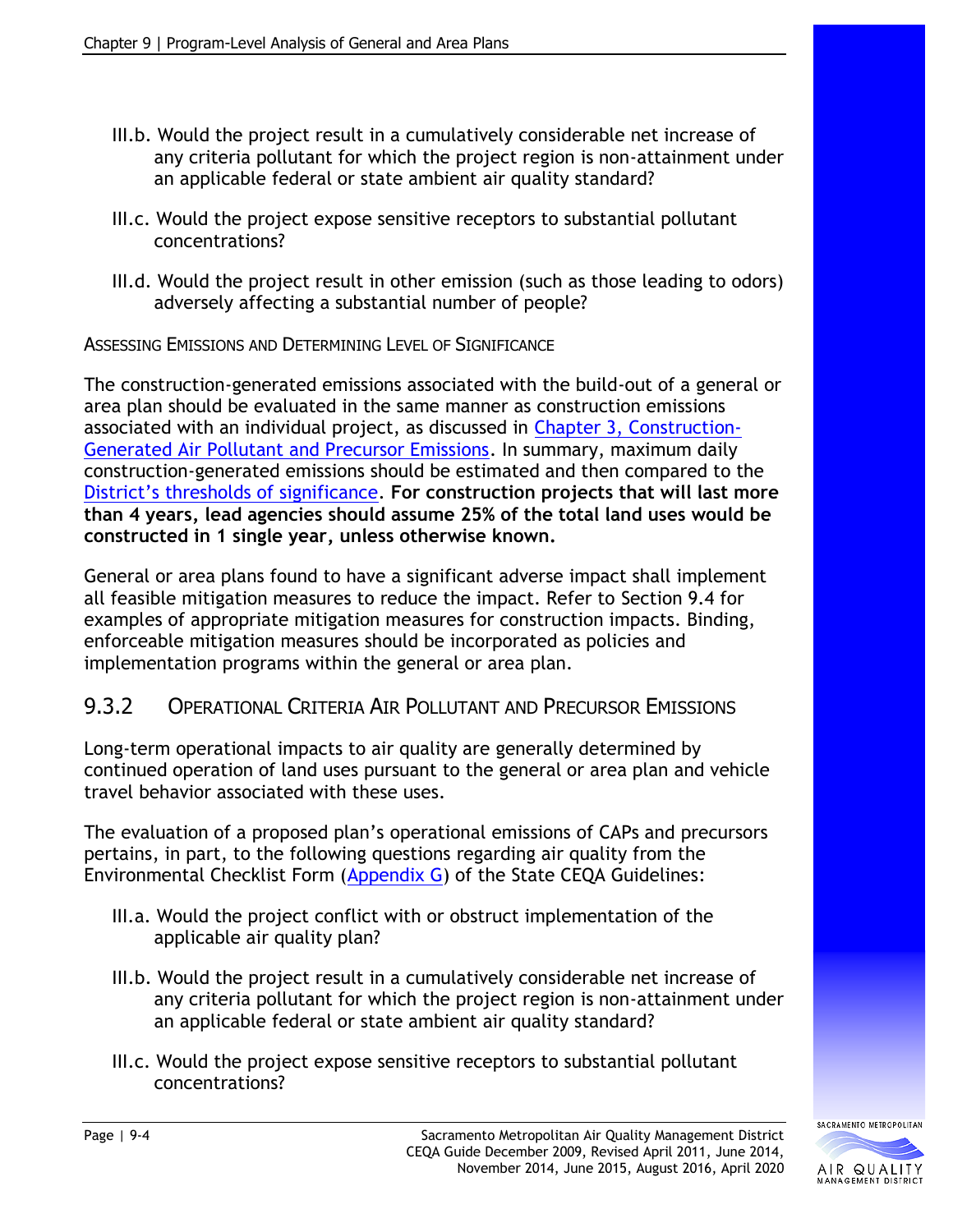III.d. Would the project result in other emission (such as those leading to odors) adversely affecting a substantial number of people?

Although the focus of this chapter is addressing the air quality questions from Appendix G of the State CEQA Guidelines, it is important to mention Senate Bill 743. SB 743 was adopted in 2013 and required the Governor's Office of Planning and Research (OPR) to amend the State CEQA Guidelines to provide alternative criteria to level of service (LOS) for evaluating transportation impacts. The goal of the new criteria, vehicle miles traveled (VMT), is to promote the reduction of greenhouse gas emissions, the development of multimodal transportation networks, and a diversity of land uses. OPR provides a [Technical Advisory](http://www.opr.ca.gov/ceqa/updates/sb-743/) which includes recommendations regarding assessment of VMT, thresholds of significance, and mitigation measures. Reducing VMT reduces both GHG and criteria pollutant emissions.

### ASSESSING EMISSIONS

### Quantify Operational-Related CAPs and Precursors

The lead agency shall quantify operational-related criteria air pollutants and precursors based on applicable District-recommended methods discussed in [Chapter 4 Operational Criteria Air Pollutant and Precursor Emissions.](http://www.airquality.org/Businesses/CEQA-Land-Use-Planning/CEQA-Guidance-Tools) If the plan would become operational in phases, lead agencies should quantify the maximum daily operational mass emission levels of each individual phase after it becomes operational, as discussed in Section 4.2. Additionally, PM emissions have annual thresholds to consider.

### DETERMINING LEVEL OF SIGNIFICANCE

#### Evaluate Consistency with Adopted Air Quality Plans and the Metropolitan Transportation Plan/Sustainable Communities Strategy

To evaluate plan consistency with regional air quality plans (ozone and particulate) and SACOG's [Metropolitan Transportation Plan/Sustainable](http://www.sacog.org/regional-plans)  [Communities Strategy](http://www.sacog.org/regional-plans) (which includes growth principles from the [Preferred](http://www.sacregionblueprint.org/sacregionblueprint/the_project/discussion_draft_preferred_scenario.cfm)  [Blueprint Scenario\)](http://www.sacregionblueprint.org/sacregionblueprint/the_project/discussion_draft_preferred_scenario.cfm), the lead agency shall consider the following:

- The plan's consistency with air quality plans and the Metropolitan Transportation Plan/Sustainable Communities Strategy population growth projections;
- The relationship between the plan's projected vehicle miles traveled (VMT) and population growth (i.e., whether the two projections are proportional, or whether the VMT increases at a slower rate than population, indicating a successful mode shift); and
- The extent to which the plan implements adopted transportation control measures.

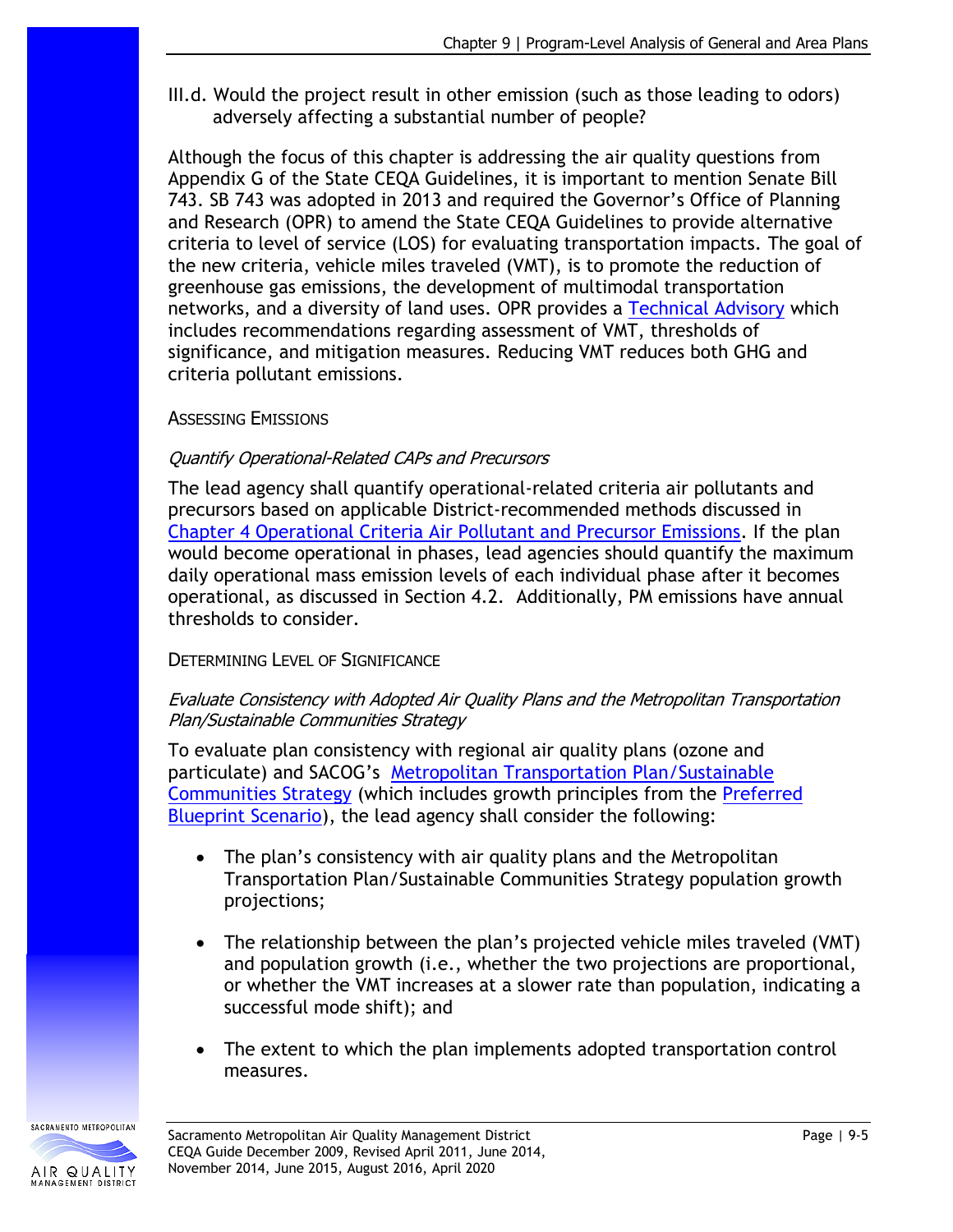The [Preferred Blueprint Scenario](http://www.sacregionblueprint.org/sacregionblueprint/the_project/discussion_draft_preferred_scenario.cfm) is a regional vision to accommodate the longerterm growth needs of the Sacramento region, and has been prepared as an example of how land use and transportation choices might be better integrated within the region, in part to benefit air quality. It is built on the principles of smart growth, promoting a wide range of housing products, reinvesting in already developed areas, protecting natural resource areas from urbanization, and providing transportation choices. If a project's consistency with adopted air quality plans and SACOG's Metropolitan Transportation Plan/Sustainable Communities Strategy (including growth principles from the Preferred Blueprint Scenario) is unclear in any way, lead agencies are encouraged to consult with District staff.

When analyzed at the program level, general or area plans are found to have a significant impact if they are not consistent with the adopted air quality plans. For disclosure purposes, the District recommends that program-level analyses also discuss whether the plan would be consistent with the Metropolitan Transportation Plan/Sustainable Communities Strategy (including growth principles from the Preferred Blueprint Scenario). General or area plans found to have a significant adverse impact shall implement all feasible mitigation measures to reduce the impact. Refer to Section 9.4 for examples of appropriate mitigation measures for operational impacts. Binding, enforceable mitigation measures should be incorporated as policies and implementation programs within the general or area plan.

## 9.3.3 TOXIC AIR CONTAMINANT EMISSIONS

Under the Clean Air Act, TACs are airborne pollutants that may be expected to result in an increase in mortality or serious illness or which may pose a present or potential hazard to human health. The types of adverse health effects from TACs are discussed in [Chapter 5 Toxic Air Contaminants.](http://www.airquality.org/Businesses/CEQA-Land-Use-Planning/CEQA-Guidance-Tools) A wide range of sources, from industrial plants to households, emit TACs, which are addressed through risk management programs designed to eliminate, avoid, or minimize the risk of adverse health effects resulting from exposure. The California Air Resources Board (ARB) has listed approximately 200 toxic substances on the California Air Toxics Program's [TAC List.](http://www.arb.ca.gov/toxics/id/taclist.htm)

The evaluation of a proposed plan's TAC emissions and exposure pertains to the following question regarding air quality from the Environmental Checklist Form [\(Appendix G\)](http://califaep.org/docs/2019-Appendix_G_Checklist.pdf) of the State CEQA Guidelines:

III.c. Would the project expose sensitive receptors to substantial pollutant concentrations?

### ASSESSING EXPOSURE

For TACs, impact evaluation techniques for general and area plans are identical to those employed at the project level. Refer to [Chapter 5](http://www.airquality.org/Businesses/CEQA-Land-Use-Planning/CEQA-Guidance-Tools) for additional guidance. General and area plans should also include language requiring that all

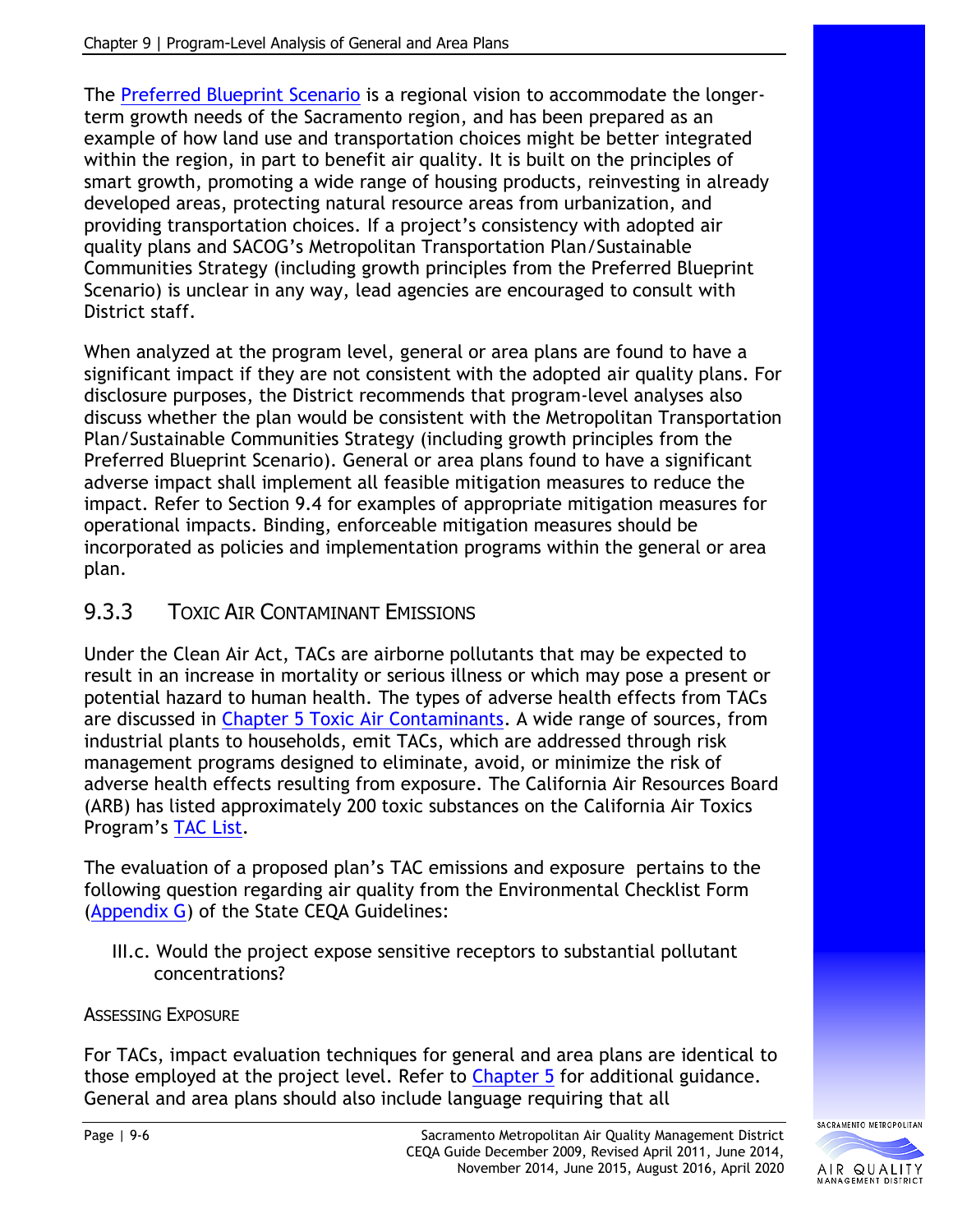development projects implement the District's [Basic Construction Emission Control](http://www.airquality.org/Businesses/CEQA-Land-Use-Planning/CEQA-Guidance-Tools)  [Practices](http://www.airquality.org/Businesses/CEQA-Land-Use-Planning/CEQA-Guidance-Tools) to reduce diesel PM exhaust and fugitive dust emissions.

Construction-related TAC impacts should be addressed on a case-by-case basis, taking into consideration the specific construction-related characteristics of each project and proximity to off-site receptors, as applicable. Construction-related activities generally result in the generation of TACs, specifically diesel PM, from on-road haul trucks and off-road equipment exhaust emissions.

#### DETERMINING LEVEL OF SIGNIFICANCE

In addition to the guidance offered in [Chapter 5,](http://www.airquality.org/Businesses/CEQA-Land-Use-Planning/CEQA-Guidance-Tools) for general and area plans to have a less-than-significant impact with respect to potential TACs, buffer zones should be considered around existing and proposed land uses that emit TACs. Such buffer zones should be included in proposed plan policies, land use maps, and implementing ordinances. ARB's [Land Use Handbook](https://ww3.arb.ca.gov/ch/landuse.htm) offers advisory recommendations for buffer zones surrounding uses associated with TACs, such as freeways and high-traffic roads, commercial distribution centers, rail yards, ports, refineries, chrome platers, dry cleaners, gasoline stations, and industrial facilities, to reduce exposure of sensitive populations. The lead agency should refer to this handbook and its *Strategies to Reduce Air Pollution Exposure Near High-Volume Roadways: Technical Advisory* when evaluating whether the proposed general or area plan includes adequate buffer distances between TAC sources and sensitive receptors and includes appropriate exposure reduction measures.

## 9.3.4 ODORS

While offensive odors rarely cause physical harm, they can be unpleasant, leading to considerable annoyance and distress among the public and can generate citizen complaints to local governments and air districts. The adverse effects of odors on residential areas and other sensitive receptors, such as hospitals, day-care centers, and schools warrant the closest scrutiny; but consideration should also be given to other land use types where people congregate, such as recreational facilities, worksites, and commercial areas. Although the receptor(s) in question ultimately determine if a project has significant odor impacts, a number of operational and environmental factors also influence the extent to which those receptors are affected by odors.

The evaluation of a proposed plan's odor emissions pertains to the following question regarding air quality from the Environmental Checklist Form [\(Appendix G\)](http://califaep.org/docs/2019-Appendix_G_Checklist.pdf) of the State CEQA Guidelines:

III.d. Would the project create objectionable odors affecting a substantial number of people?

Lead agencies should consider all available pertinent information to qualitatively determine if a significant odor impact could potentially occur. This analysis should include consideration of the types of odor-emitting establishments or activities

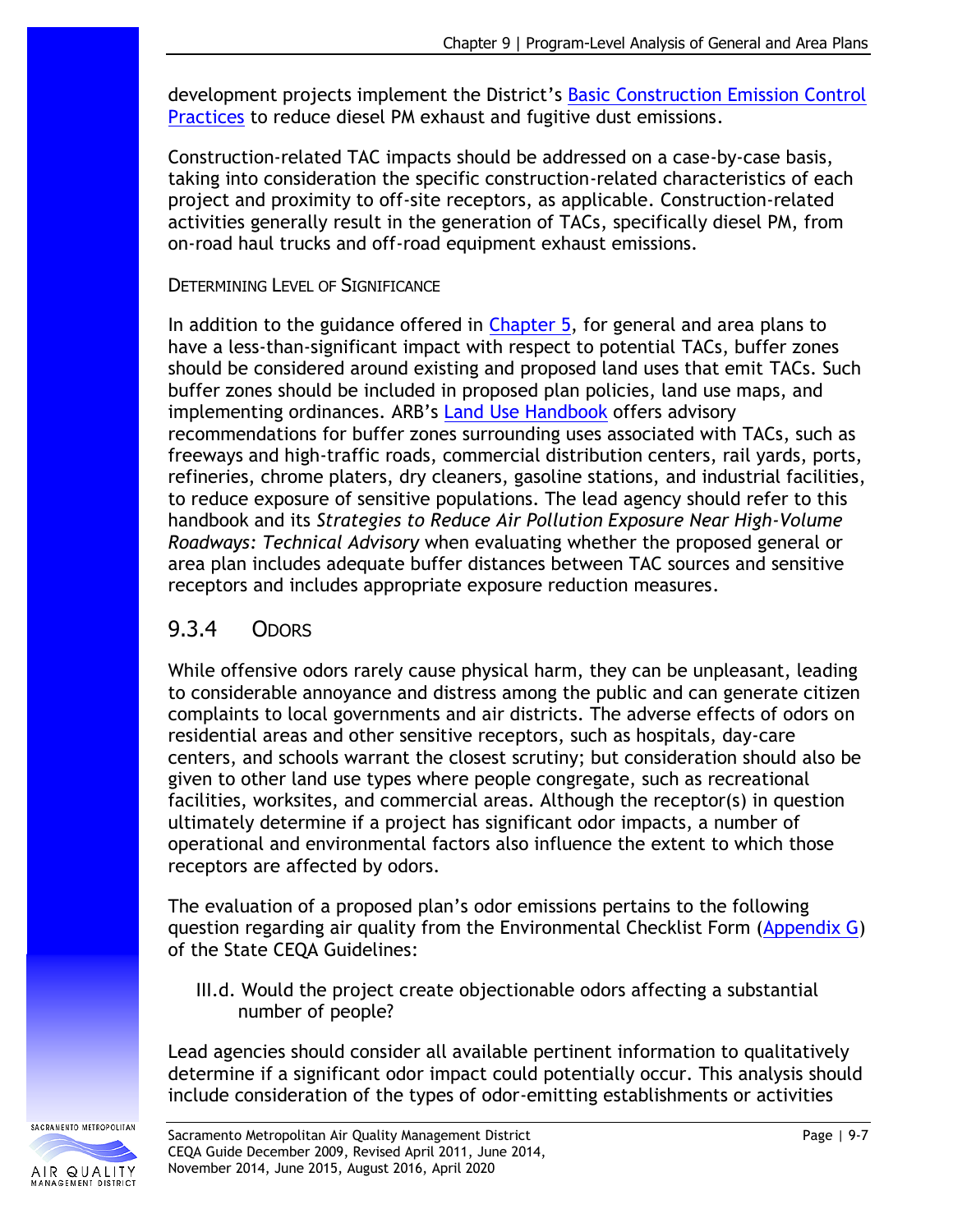that could potentially occur in areas planned for commercial or industrial land uses (e.g., painting/coating operations associated with an industrial land use).

#### ASSESSING EXPOSURE

Impact evaluation techniques for general and area plans for odors are identical to those employed at the project level. Refer to [Chapter 7 Odors](http://www.airquality.org/Businesses/CEQA-Land-Use-Planning/CEQA-Guidance-Tools) for additional guidance. A potential odor impact can occur if proposed uses within the plan would generate odors that could adversely affect a substantial number of persons. Lead agencies should present all the odor parameters described in Chapter 7. The District considers this to be the minimum level of information necessary for lead agencies to make informed and accurate odor significance determinations.

### DETERMINING LEVEL OF SIGNIFICANCE

In addition to the guidance offered in [Chapter 7,](http://www.airquality.org/Businesses/CEQA-Land-Use-Planning/CEQA-Guidance-Tools) for general and area plans to have a less-than-significant odor impact, buffer zones should be established around proposed land uses that emit odors. Such buffer zones should be included in proposed plan policies, land use diagrams, and implementing ordinances. As identified in Chapter 7, the District has established [Recommended Odor Screening](http://www.airquality.org/Businesses/CEQA-Land-Use-Planning/CEQA-Guidance-Tools)  [Distances](http://www.airquality.org/Businesses/CEQA-Land-Use-Planning/CEQA-Guidance-Tools) for evaluation of locating several types of utilities and industrial facilities. The lead agency should employ this guidance when evaluating whether the proposed general or area plan includes adequate buffer distances between odor sources and sensitive receptors.

## 9.3.5 GREENHOUSE GAS EMISSIONS

Since California's legislative mandate to reduce total projected GHG emissions to 1990 levels by the year 2020 has been achieved, the focus is now on reducing emissions 40 percent below 1990 levels by the year 2030. On April 29, 2015, Governor Edmond Brown signed [Executive Order B-30-15.](https://www.ca.gov/archive/gov39/2015/04/29/news18938/index.html) Executive Order B-30-15 requires that greenhouse gas emissions in California are reduced by 40 percent below 1990 levels by 2030, and 80 percent below 1990 levels by 2050. On September 8, 2016, Governor Brown signed Senate Bill 32 (SB 32) into law which codified the mandate to reduce emissions by 40 percent below 1990 levels by 2030. To achieve this target, future development must be planned and implemented in the most GHG-efficient manner possible. GHG-efficient development reduces VMT by supporting compact, dense, mixed-use, pedestrianand bicycle-friendly, transit-oriented development. Development that reduces VMT by shifting car trips to walking, biking and transit use also imparts numerous public health co-benefits, such as increases in rates of routine physical activity and corresponding reductions in rates of overweight, diabetes, hypertension, and other chronic conditions; fewer injuries and deaths from traffic collisions; and more direct visual surveillance of the urban environment, which leads to reduced rates of crime and violence. Local agencies are strongly encouraged to address GHG emissions when updating and/or adopting general and area plans. The general plan is perhaps the best venue for addressing GHG emissions in making

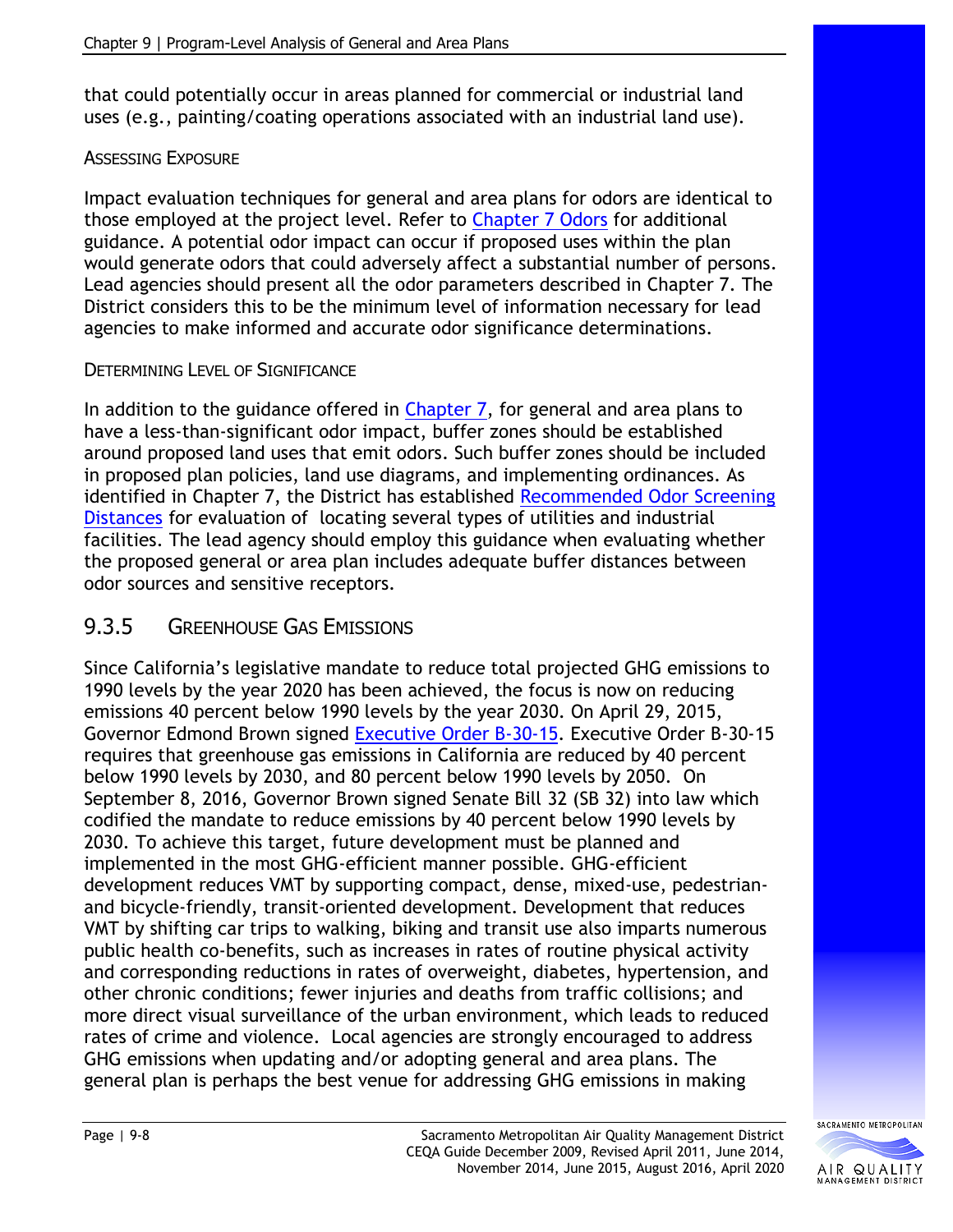meaningful progress toward attaining GHG reduction goals while addressing CEQA requirements.

Promoted as the critical implementation tool for AB 32, [Senate Bill 375](http://leginfo.ca.gov/pub/07-08/bill/sen/sb_0351-0400/sb_375_bill_20080930_chaptered.pdf) (SB 375) introduced numerous changes in California's land use and transportation planning process. By firmly linking land use planning, transportation planning, affordable housing, and CEQA to GHG reductions, SB 375 places additional planning responsibilities on Metropolitan Planning Organizations (MPOs) throughout the state, which are charged with preparing sustainable land use plans known as Sustainable Community Strategies (SCSs). The SCS is a preferred growth scenario that must be designed to achieve certain GHG reduction goals for transportation emissions, and becomes the land use allocation for transportation modeling in future Regional Transportation Plans (RTPs). Future RTP funding decisions must be consistent with the SCS, creating strong incentives for local governments to participate in these efforts in order to ensure funding for much-needed system improvements.

SB 375 also established guidelines for travel forecasting models to assure the models are responsive to development density, transit service levels, induced travel and land development, and bicycle and pedestrian travel. The California Air Resources Board (ARB) is required to review each region's SCS to verify that the land use allocation used in the RTP will achieve regional GHG reduction targets informed by the Regional Targets Advisory Committee (RTAC) and established by ARB. The Regional Housing Needs Assessment (RHNA) process has also been incorporated into the SCS by SB 375 to correspond to the GHG reduction targets.

[CEQA Guidelines Sections 15183.5\(a\) and \(b\)\(2\)](https://resources.ca.gov/About-Us/Legal/CEQA-Supplemental-Documents) provide that if a general or area plan is adopted pursuant to a certified EIR that considers GHG emissions, and if the plan and its EIR incorporate development policies, standards, and mitigation measures achieving GHG reductions that result in a less-than-significant impact with respect to GHG emissions, this could alleviate the need to evaluate and mitigate GHGs at the project level for projects that are found to be consistent with the general or area plan. SB 375, when fully implemented, will provide some relief from CEQA analysis for high-density residential or mixed-use projects found to be consistent with GHG reduction measures contained within the Regional Transportation Plan/Sustainable Community Strategy EIR, as well as for Transportation Priority Projects meeting certain density and proximity-to-transit criteria.

The 2017 Climate Change Scoping Plan notes that SB 375 efforts, if fully implemented, do not provide enough light-duty transportation sector reductions for the state to meet the 2050 GHG targets. As such, land use and transportation projects consistent with the Metropolitan Transportation Plan/Sustainable Communities Strategy may still need additional GHG reductions to be consistent with state climate change goals. In January 2019, ARB released the California Air Resources Board 2017 Scoping Plan-Identified VMT Reductions and Relationship to State Climate Goals, which provides additional information on what level of statewide VMT reduction would promote achievement of statewide GHG emissions

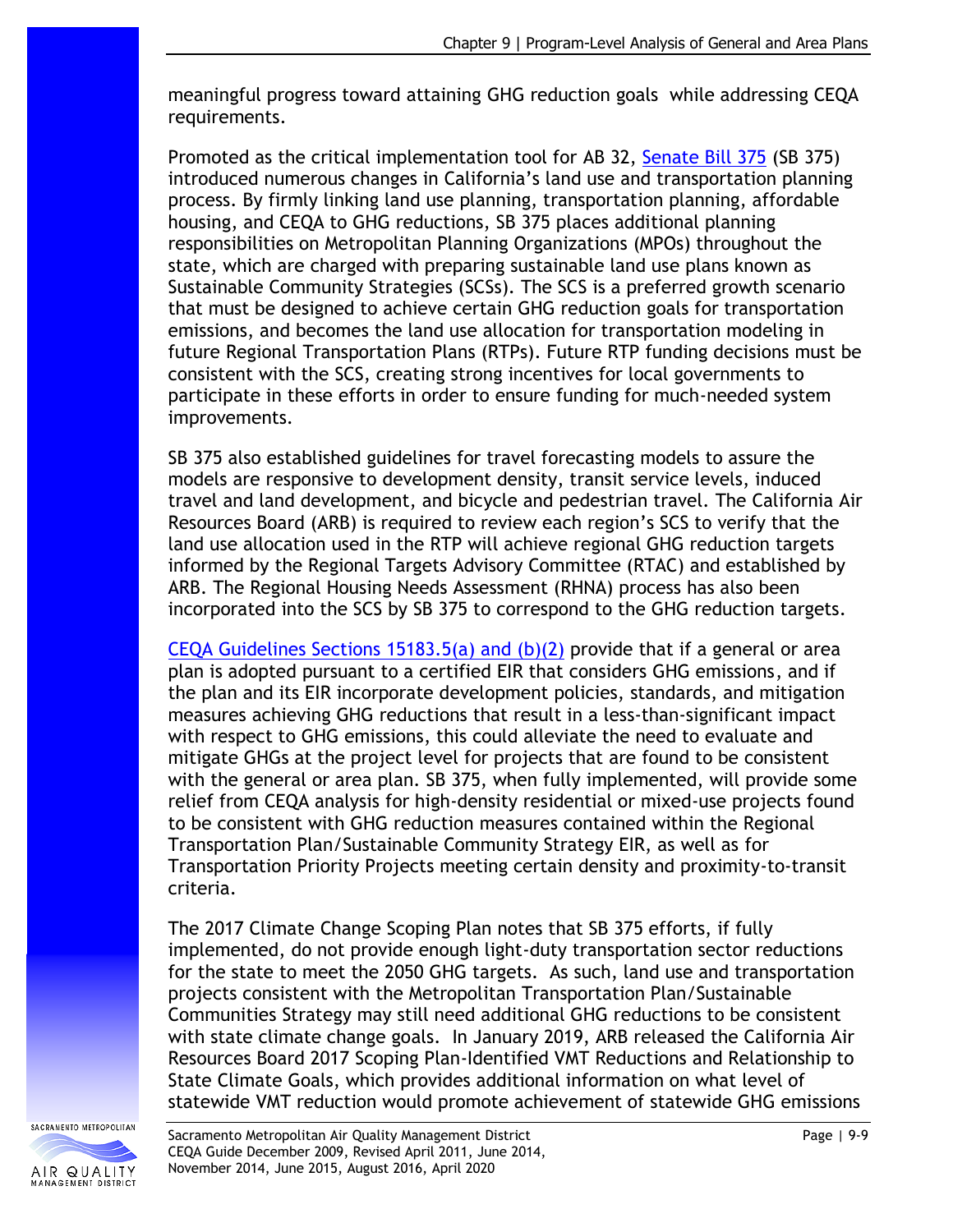reduction targets. This ARB document informed the development of the District's GHG tier 2 best management practices, BMP 3, VMT reduction targets.

The evaluation of GHG emissions pertains to the following questions regarding "Greenhouse Gas Emissions" from the Environmental Checklist Form [\(Appendix G\)](http://califaep.org/docs/2019-Appendix_G_Checklist.pdf) of the State CEQA Guidelines:

- VIII.a. Would the project generate GHG emissions, either directly or indirectly, that may have a significant impact on the environment?
- VIII.b. Would the project conflict with any applicable plan, policy or regulation of an agency adopted for the purpose of reducing the emissions of GHGs?

CEQA Guidelines [Section 15064.4](https://resources.ca.gov/About-Us/Legal/CEQA-Supplemental-Documents) states that a lead agency should make a good faith effort, based on available information, to describe, calculate, or estimate the amount of GHG emissions resulting from a proposed general or area plan. The Guidelines give the lead agency the discretion to select the most appropriate tools based on substantial evidence.

AB 32, SB 32 and [Executive Order B-30-15](https://www.ca.gov/archive/gov39/2015/04/29/news18938/index.html) demonstrate California's commitment to reducing the rate of GHG emissions and the state's associated contribution to climate change, without intent to limit population or economic growth within the state. Thus, to achieve the goals of AB 32 and Executive Order B-30-15, which are tied to GHG emission rates of specific benchmark years (i.e., 1990), California would have to achieve a lower rate of emissions per unit of population and per unit of economic activity than it has now. Further, in order to accommodate future population and economic growth, the state would have to achieve an even lower rate of emissions per unit of population than was generated in 1990. The goal to achieve 1990 quantities of GHG emissions by 2020, emissions 40% below 1990 by 2030, and emissions 80% below 1990 by 2050 means that this will need to be accomplished in light of 30 to 60 years of population and economic growth in place beyond 1990. Thus, proposed general and area plans that would not require new development to achieve their fair share of reductions in GHG emissions would conflict with the spirit of the policy decisions contained in AB 32, SB 32 and Executive Order B-30-15, thus impeding California's ability to comply with the mandate.

The District provides recommended [thresholds of significance for GHG emissions.](http://www.airquality.org/Businesses/CEQA-Land-Use-Planning/CEQA-Guidance-Tools) As described in [Chapter 6, Greenhouse Gas](http://www.airquality.org/Residents/CEQA-Land-Use-Planning/CEQA-Guidance-Tools) Emissions, the application of the prescribed tier 1 and tier 2 best management practices for operational GHG emissions at the project level would assist a Lead Agency in demonstrating a general or area plan's consistency with the Climate Change Scoping Plan and future State climate goals, including achieving carbon neutrality statewide by 2045. Lead agencies need to provide additional measures beyond the best management practices to demonstrate all feasible mitigation is being implemented for general plans since the District's best management practices were not designed to apply to existing emissions sources.

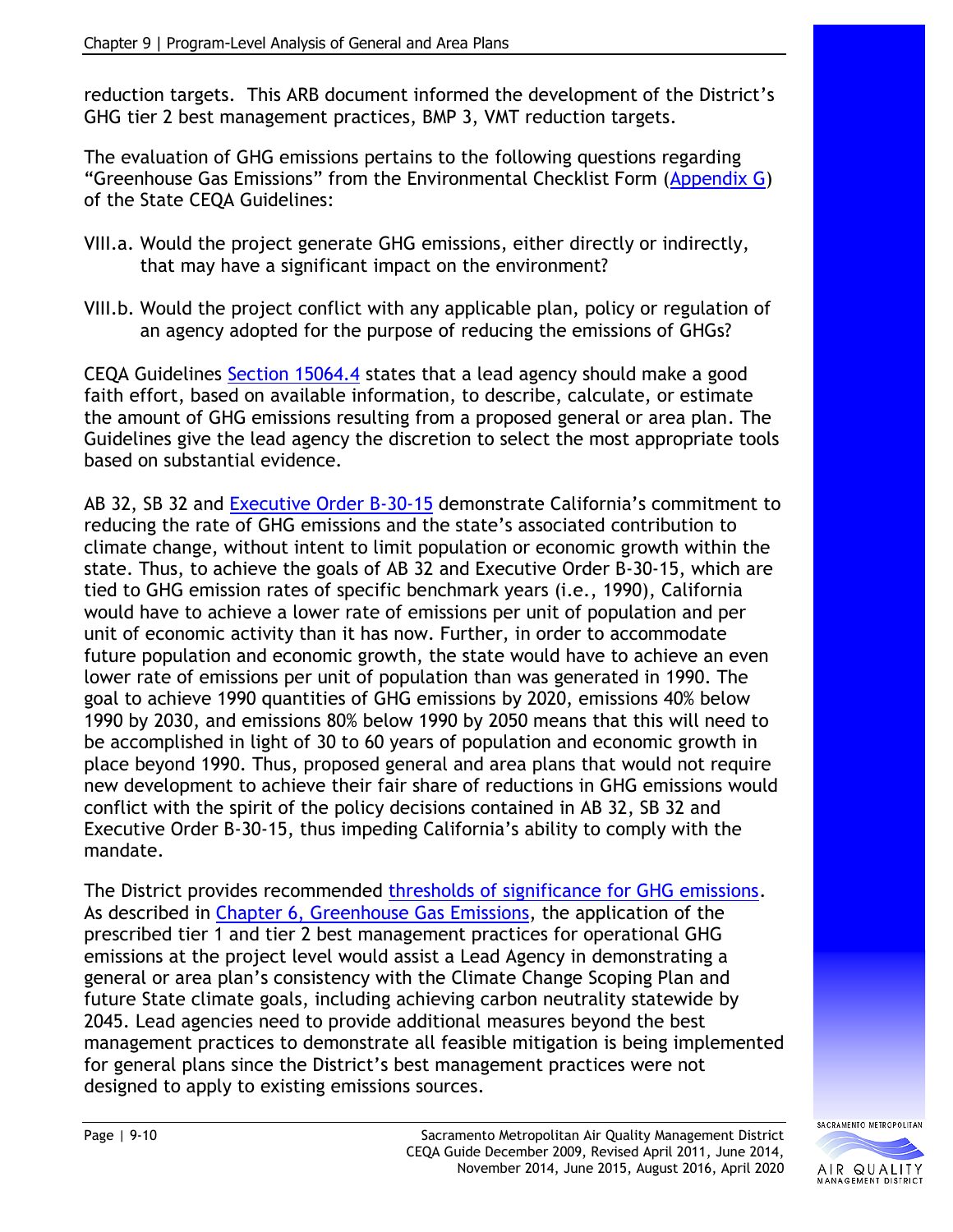The District's recommendations on methodology and tools for analyzing GHG emissions related to proposed general and area plans are provided below. Lead agencies may also refer to the California Air Pollution Control Officers Association's (CAPCOA's) *[Model Policies for Greenhouse Gases](http://www.capcoa.org/wp-content/uploads/2012/03/CAPCOA-ModelPolicies-6-12-09-915am.pdf) in General Plans* for additional guidance on addressing GHGs in the context of general and area plans, and CAPCOA's *[Quantifying Greenhouse Gas Mitigation Measures](http://www.capcoa.org/wp-content/uploads/2010/11/CAPCOA-Quantification-Report-9-14-Final.pdf)* for justifying GHG mitigation measures being incorporated into general and area plans.

#### ASSESSING EMISSIONS

For construction impacts relative to GHGs, impact evaluation techniques for general and area plans are identical to those employed at the project level. Refer to Chapter 6, [Greenhouse Gas Emissions f](http://www.airquality.org/Businesses/CEQA-Land-Use-Planning/CEQA-Guidance-Tools)or additional guidance.

#### Prepare GHG Emissions Inventory

The District recommends quantifying community-wide GHG emissions from a general or area plan through development of a GHG emissions inventory and projection report. The emissions inventory should be conducted for a base year that includes existing conditions and should follow published ARB protocols for municipal and community-wide inventories. A range of tools are available to assist the lead agency to complete the inventory, including the following:

- [Climate Action Resource Guide](https://coolcalifornia.arb.ca.gov/local-government/toolkit) from CoolCalifornia.org.
- [ARB's Local Government Operations Protocol for the quantification and](http://www.arb.ca.gov/cc/protocols/localgov/localgov.htm)  [reporting of greenhouse gas emissions inventories;](http://www.arb.ca.gov/cc/protocols/localgov/localgov.htm) and
- ARB's Californi[a Greenhouse Gas Emissions Inventory.](http://www.arb.ca.gov/cc/inventory/inventory.htm)

Direct coordination with ARB may be necessary to inventory GHG emissions from sectors not covered in the above documents.

The base year inventory should be expressed in terms of metric tons of carbon dioxide equivalent  $(CO<sub>2</sub>e)$  emissions and account for municipal and communitywide emission sectors applicable in the jurisdiction such as transportation, commercial, residential, electricity, water use and treatment, solid waste, and agriculture.

### Prepare GHG Emissions Projections

The District recommends preparing a community-wide GHG emissions projection to identify expected levels for a baseline year, 2030, 2050, and the projected year of general plan or area plan build-out. Two projections should be prepared for the years 2020, 2030 and 2050: a projection reflecting conditions without mitigation initiated by the lead agency, and a second projection, derived from the first, with mitigation that accounts for emissions reductions associated with proposed policies, programs, and plans included within the general or area plan. The first projection should be used as the basis for evaluation of the no-project alternative

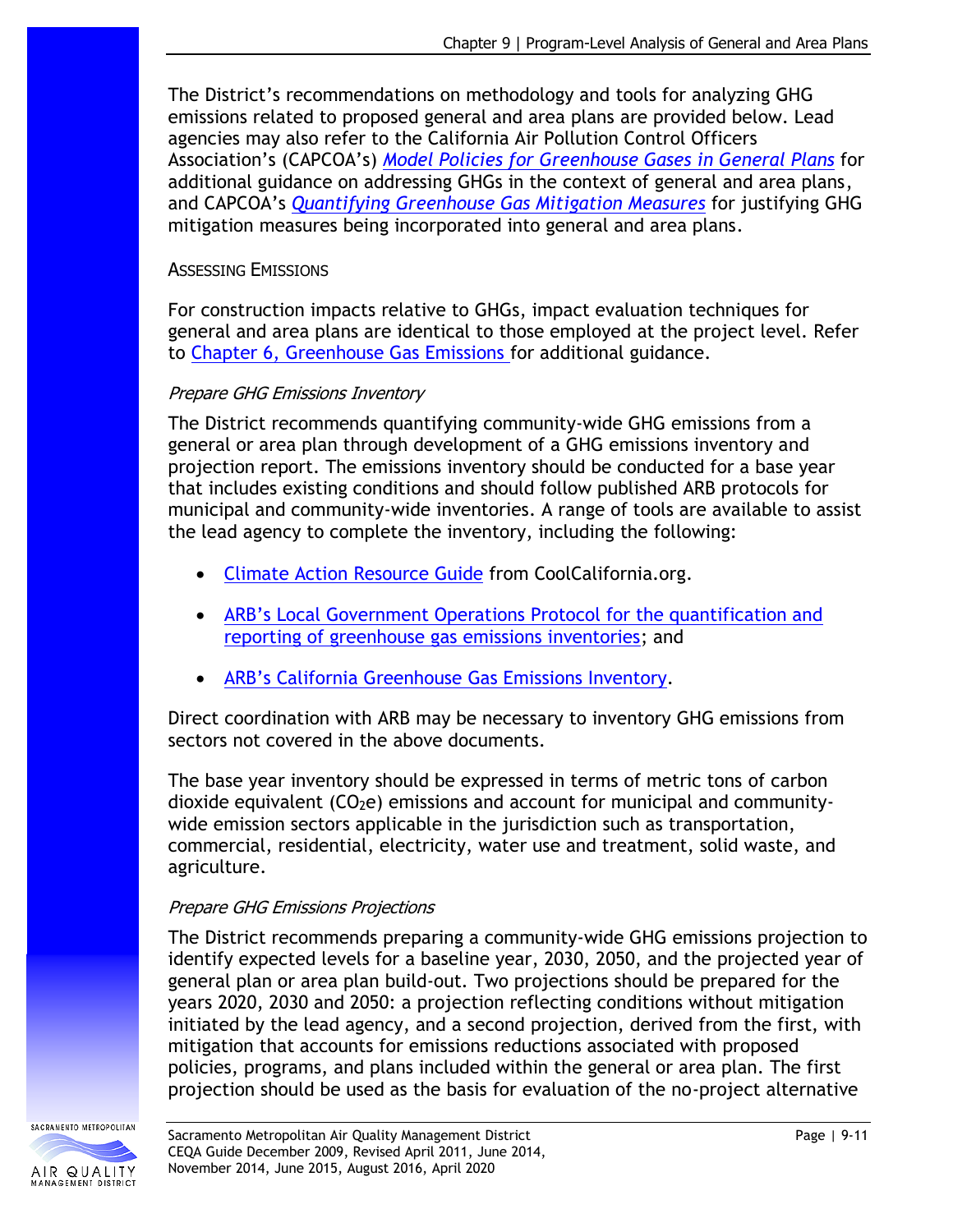in the EIR, and should account for inherent improvements in energy and fuel efficiency, population and employment growth rates published by SACOG, planned expansions of municipal infrastructure or services, and anticipated statewide legislative requirements or mandates (e.g., Renewable Energy Portfolio, Green Building Code, Low Carbon Fuel Standard, passenger vehicle emission regulations). The second projection should be used as the basis for evaluation of the proposed project. Additional projections corresponding to plan alternatives considered within the EIR should also be prepared and included within the EIR's alternatives analysis. Examples of appropriate mitigation measures and reduction policies are included in Section 9.4.

Some GHG projections developed by lead agencies may be based on projected population growth while others may focus on projections about a community's future consumption of electricity, natural gas if existing development is part of the planning effort, water, and automotive fuels. Other projection methods may be based on expected changes in land use or growth by land use type. GIS-based planning models are available that can assist the lead agency in completing the projections. The projections should be expressed in metric tons CO<sub>2</sub>e emissions, and include the expected municipal and community-wide emissions across all sectors evaluated in the base year inventory.

The District encourages lead agencies to prepare similar projections for 2050, which is the target year by which the state's GHG emissions should be reduced to 80% below 1990 emission levels according to [Governor Schwarzenegger's Executive](http://static1.squarespace.com/static/549885d4e4b0ba0bff5dc695/t/54d7f1e0e4b0f0798cee3010/1423438304744/California+Executive+Order+S-3-05+(June+2005).pdf)  [Order S-03-05](http://static1.squarespace.com/static/549885d4e4b0ba0bff5dc695/t/54d7f1e0e4b0f0798cee3010/1423438304744/California+Executive+Order+S-3-05+(June+2005).pdf) and [Governor Brown's Executive Order B](https://www.ca.gov/archive/gov39/2015/04/29/news18938/index.html)-30-15. The lead agency should use the projected build-out emissions profile of the general or area plan as a benchmark to ensure that adoption of the plan would not preclude attainment of 2050 goals.

### Determine Planned Population and Employment Levels

State law requires that general plans identify the planned density and intensity of land uses for all land within the planning area established by the lead agency. These measures of density (typically dwelling units per acre) and intensity (typically floor-to-area ratios) are often translated into expected population and employment levels for estimating traffic impacts associated with the proposed plan. Most demand-based transportation models use population and employment to determine trip generation. Thus, measures of population and employment are typically available for general and area plans. If the evaluation of GHG impacts is performed using an efficiency-based metric, estimates of the number of residents and jobs permitted in the general or area plan are needed for 2020, 2030 and 2050, the build-out year of the proposed plan, the no-project alternative, and additional alternatives the lead agency is evaluating for the environmental review.

### DETERMINING LEVEL OF SIGNIFICANCE

The lead agency should compare projected emissions for 2020, 2030 and 2050 and the build-out year of the proposed plan to the [District's thresholds of significance](http://www.airquality.org/Residents/CEQA-Land-Use-Planning/CEQA-Guidance-Tools) (demonstrating consistency with the Climate Change Scoping Plan), its own

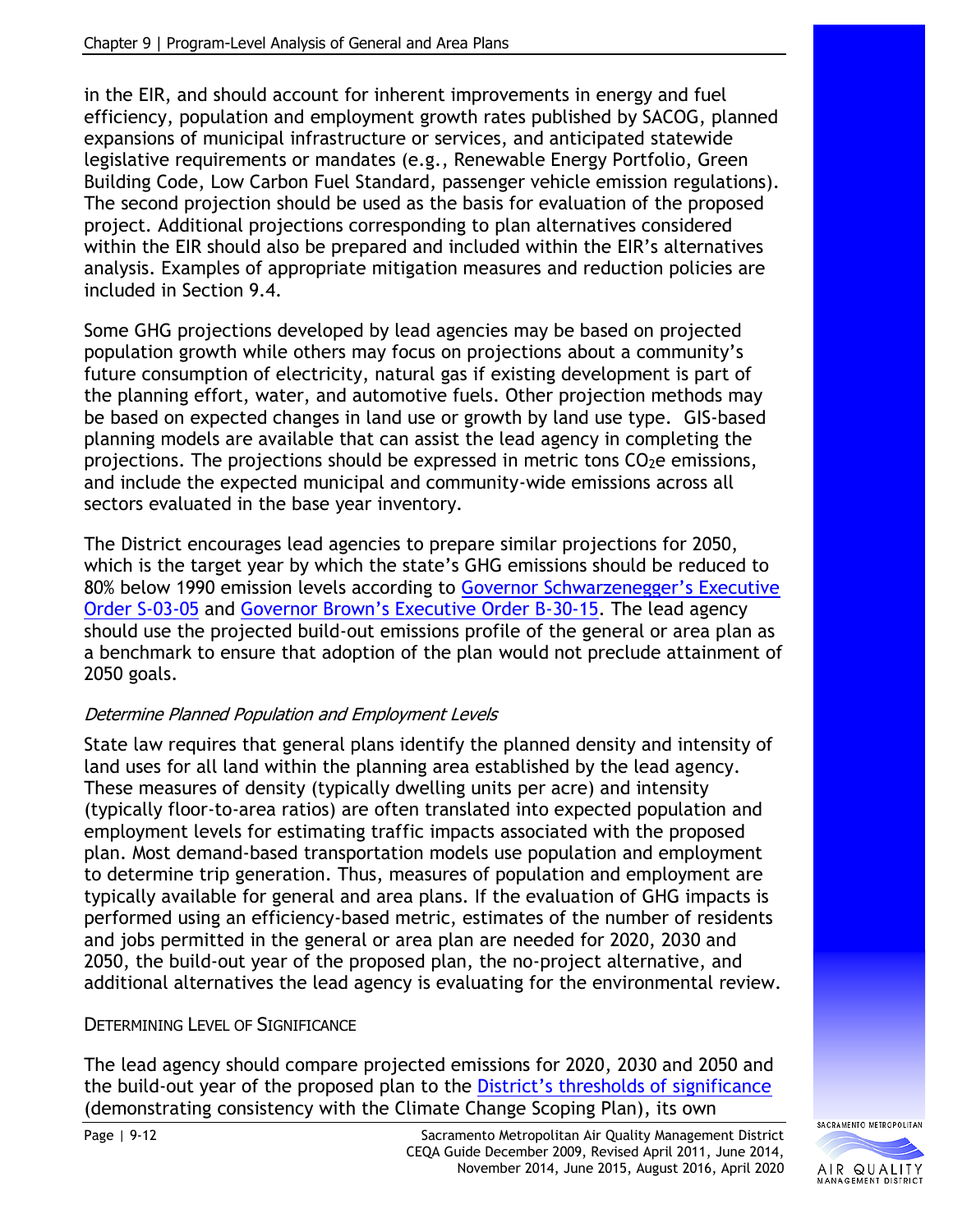established significance thresholds, or per capita targets outlined in the [Climate](https://ww3.arb.ca.gov/cc/scopingplan/scopingplan.htm)  [Change Scoping Plan.](https://ww3.arb.ca.gov/cc/scopingplan/scopingplan.htm) Build-out years beyond 2020, 2030 and 2050 should disclose the emissions and show a downward emissions trajectory consistent with the State of California's long term GHG reduction goals. If the lead agency determines that GHG emissions associated with the proposed general or area plan would exceed the significance thresholds established by the lead agency, the general or area plan would be considered to have a significant impact with respect to GHG emissions, and mitigation would be required.

General or area plans found to have a significant impact should implement all feasible mitigation measures to reduce impacts, starting with the [District](http://www.airquality.org/Residents/CEQA-Land-Use-Planning/CEQA-Guidance-Tools)'s tier 1 [and 2 best management practices](http://www.airquality.org/Residents/CEQA-Land-Use-Planning/CEQA-Guidance-Tools) for operational GHG emissions in Chapter 6. Refer to Section 9.4 for examples of additional mitigation measures for reducing operational GHG emissions. Binding, enforceable mitigation measures should be incorporated as policies and implementation programs within the general or area plan.

#### Climate Action Plan Option

Lead agencies may choose to analyze and mitigate GHG emissions in a GHG reduction plan or similar document, sometimes referred to as a Climate Action Plan. In some cases, a plan to reduce GHG emissions may be used in a cumulative impacts analysis. The District supports preparation of Climate Action Plans detailing the jurisdiction's approach to reducing GHGs as a companion document implementing proposed general or area plans. The District expects Climate Action Plans to cover the elements required by State CEQA Guidelines Section [15183.5\(b\)\(1\),](https://resources.ca.gov/About-Us/Legal/CEQA-Supplemental-Documents) which include:

- Quantify existing and projected (over a specified time period) GHG emissions for the defined area resulting from activities within that area;
- **■** Identify and analyze GHG emissions resulting from specific actions or categories of actions anticipated in the defined area;
- Establish a level at which emissions of GHG from the defined area would not be cumulatively considerable, based on substantial evidence;
- **■** Specify measures or groups of measures, if implemented on a project-byproject basis, that would collectively achieve the specified GHG emissions level, demonstrated by substantial evidence;
- Establish a monitoring mechanism for the Climate Action Plan's progress at achieving the GHG emissions level and require amendments to the plan if the plan is not achieving specified levels; and
- Adopt the Climate Action Plan in a public process following environmental review.

Pursuant to CEQA Guidelines Sections  $15064(h)(3)$  and  $15130(d)$ , a lead agency may determine that a project's incremental contribution to a cumulative effect is not

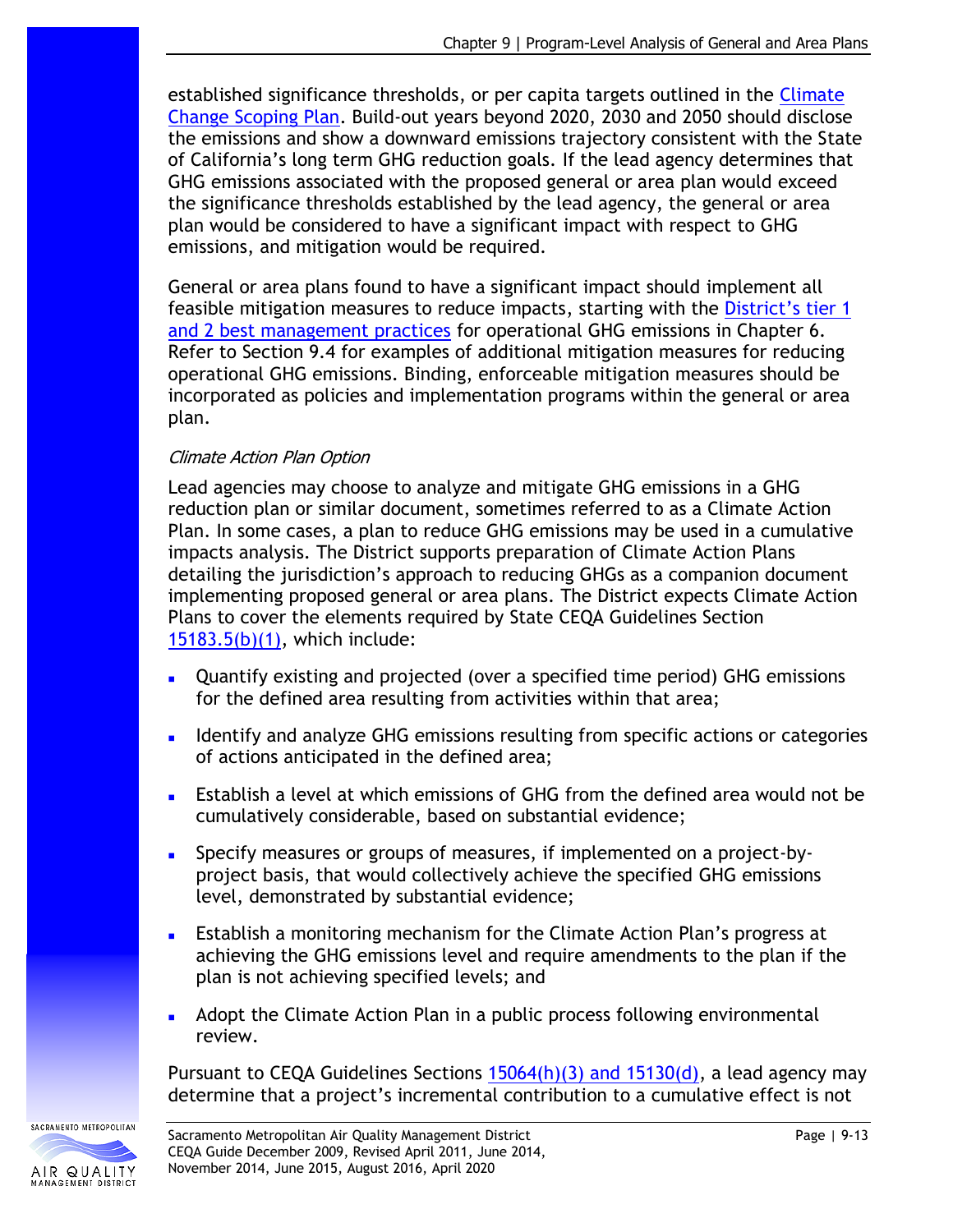cumulatively considerable if the project complies with the requirements in a previously adopted plan or mitigation program under specified circumstances. A general or area plan would be assumed to have a less-than-significant impact to GHG emissions if the lead agency has prepared and adopted a Climate Action Plan that meets the above criteria and that has been evaluated pursuant to CEQA and has a certified or approved environmental document.

State CEQA Guidelines Section [15183.5\(b\)\(2\)](https://resources.ca.gov/About-Us/Legal/CEQA-Supplemental-Documents) provides specific direction for use of a "plan for the reduction of greenhouse gas emissions" by "later" projects. The Guidelines state that "an environmental document that relies on a greenhouse gas reduction plan for a cumulative impacts analysis must identify those requirements specified in the plan that apply to the project, and, if those requirements are not otherwise binding and enforceable, incorporate those requirements as mitigation measures applicable to the project."

If the lead agency has prepared and adopted a Climate Action Plan, but the Plan does not address the entirety of the general or area plan project area, the lead agency should consider amending its existing Climate Action Plan to include the additional areas or adopt a separate Climate Action Plan for the additional areas. It may be a common situation that a Climate Action Plan adopted by a city applies only to the established city limits, whereas the city's proposed general plan addresses a larger planning area encompassing the city's sphere of influence and areas beyond.

# 9.4 MITIGATION

General and area plans often have significant, unavoidable adverse air quality impacts due to the SVAB's nonattainment status and the cumulative impacts of growth to air quality. In addition, general and area plans generally have long-term time horizons of twenty years or more. For these reasons, it is essential for general and area plans to incorporate all feasible mitigation measures to reduce air quality impacts. Mitigation measures for general and area plans are often broad in scope due to the long timeframe and comprehensive nature of general and area plan policies and programs.

This section contains mitigation measures recommended for general and area plans prepared within Sacramento County. Measures are identified by staterequired general plan element, planning issue, development phase, and type of air quality impact. Proposed general and area plans should incorporate mitigation measures applicable to their elements and planning issues. These measures are a consolidation of measures identified in many documents including but not limited to CAPCOA's *CEQA and Climate Change*, CAPCOA's *Model GHG Policies for General Plans,* the District's *Guide for Land Use Emission Reductions*, the District's *Model General Plan Air Quality Element*, and the State of California, Department of Justice, Office of the Attorney General's list of Global Warming Measures.

Some of the mitigation measures listed in this section also have the potential to deliver public health benefits beyond those generated by cleaner air. For

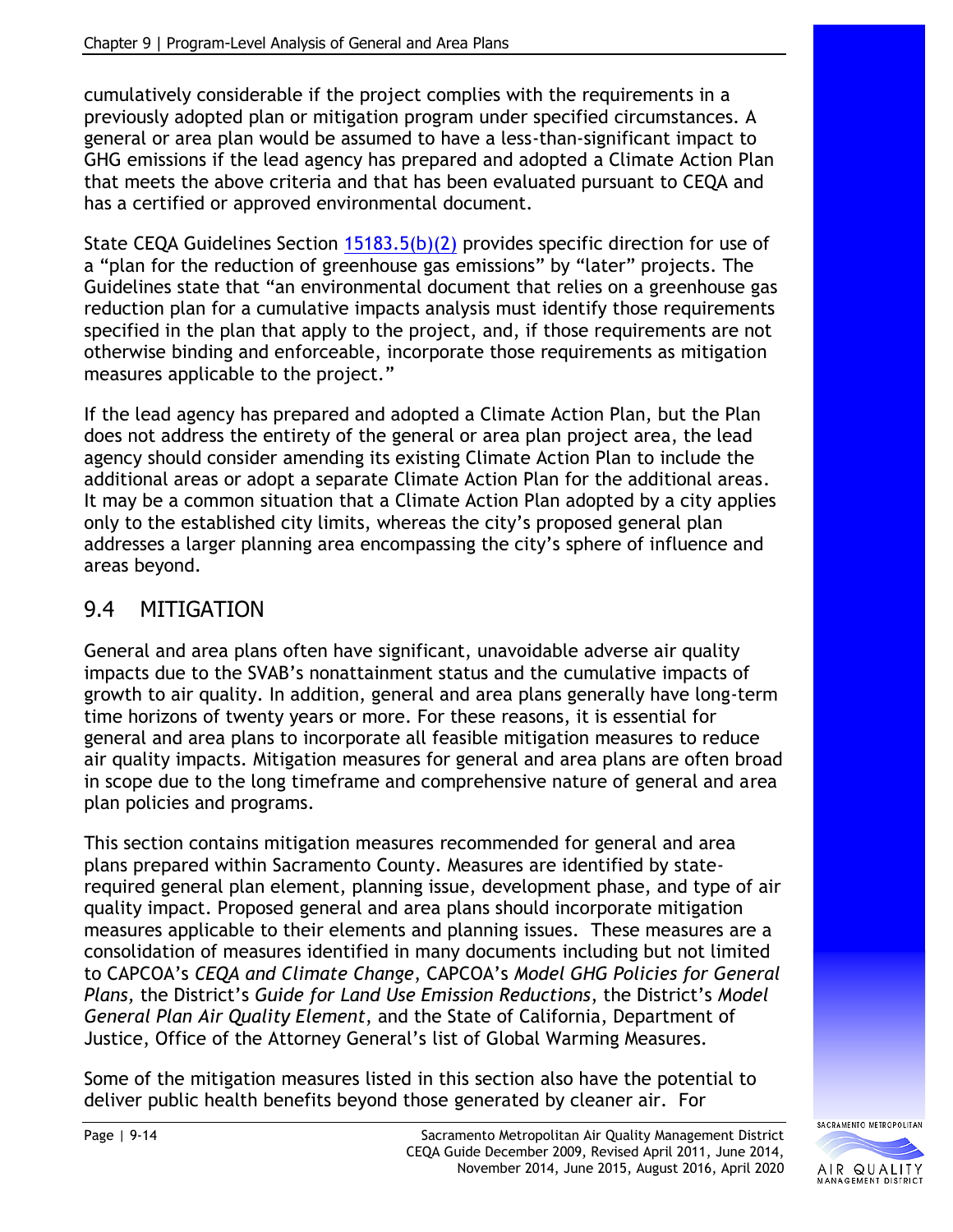example, when mitigation is employed to increase usage of active transportation, more residents will benefit from the protective qualities of regular physical activity. Mitigation measures that result in creation of farmers markets, community gardens and urban agriculture programs can lead to improved nutritional intake among residents. The planting or retaining of trees as mitigation to protect from exposure to particulates or to reduce energy consumption in buildings can also lead to lower risk of overweight, lower likelihood of asthma, and higher levels of social cohesion, which can lower crime rates. 2

In the list of air quality-related mitigation measures that follows, the measures that return additional public health benefits not related to air quality are indicated.

General and area plans are the appropriate place to establish community-wide air quality policies that reinforce regional air quality plans. General and area plans present opportunities to establish requirements for new construction, future development, and redevelopment projects within a community that will assist in improving local and regional air quality. Binding, enforceable mitigation measures should be incorporated as policies and implementation programs within the general or area plan to the greatest extent feasible. Ideally, mitigation measures should be incorporated within the context of the proposed project itself, rather than introduced as corrective actions within the proposed project's EIR.

Please note that the measures list is not exhaustive. Lead agencies should also refer to the California Air Pollution Control Officers Association's (CAPCOA's) [Model Policies for Greenhouse Gases in General Plans](http://www.capcoa.org/wp-content/uploads/downloads/2010/05/CAPCOA-ModelPolicies-6-12-09-915am.pdf) for additional guidance on addressing GHGs in the context of general and area plans and CAPCOA's *[Quantifying Greenhouse Gas Mitigation Measures](http://www.capcoa.org/wp-content/uploads/2010/11/CAPCOA-Quantification-Report-9-14-Final.pdf)* for justifying GHG mitigation measures being incorporated into general and area plans.

## 9.4.1 LAND USE ELEMENT

URBAN FORM

|                                                                                                                                                                             | <b>CAPs</b>  |        |              |          |  |  |  |
|-----------------------------------------------------------------------------------------------------------------------------------------------------------------------------|--------------|--------|--------------|----------|--|--|--|
| Mitigation Measure or General/Area Plan Policy                                                                                                                              | Construction | ations | <b>Odors</b> | <u>ی</u> |  |  |  |
| Create and enhance landscaped greenway, trail, and sidewalk<br>connections between neighborhoods, commercial areas, activity<br>centers, and parks.                         |              | χ      |              | χ        |  |  |  |
| Establish an urban growth boundary, restrict urban development<br>beyond the boundary, and streamline entitlement processes<br>within the boundary for consistent projects. |              |        |              | χ        |  |  |  |

<sup>&</sup>lt;sup>2</sup> Sacramento Tree Foundation, Green Prescription Study[, http://www.sactree.com/pages/472,](http://www.sactree.com/pages/472) accessed 6/6/2016.





SACRAMENTO METROPOLITAN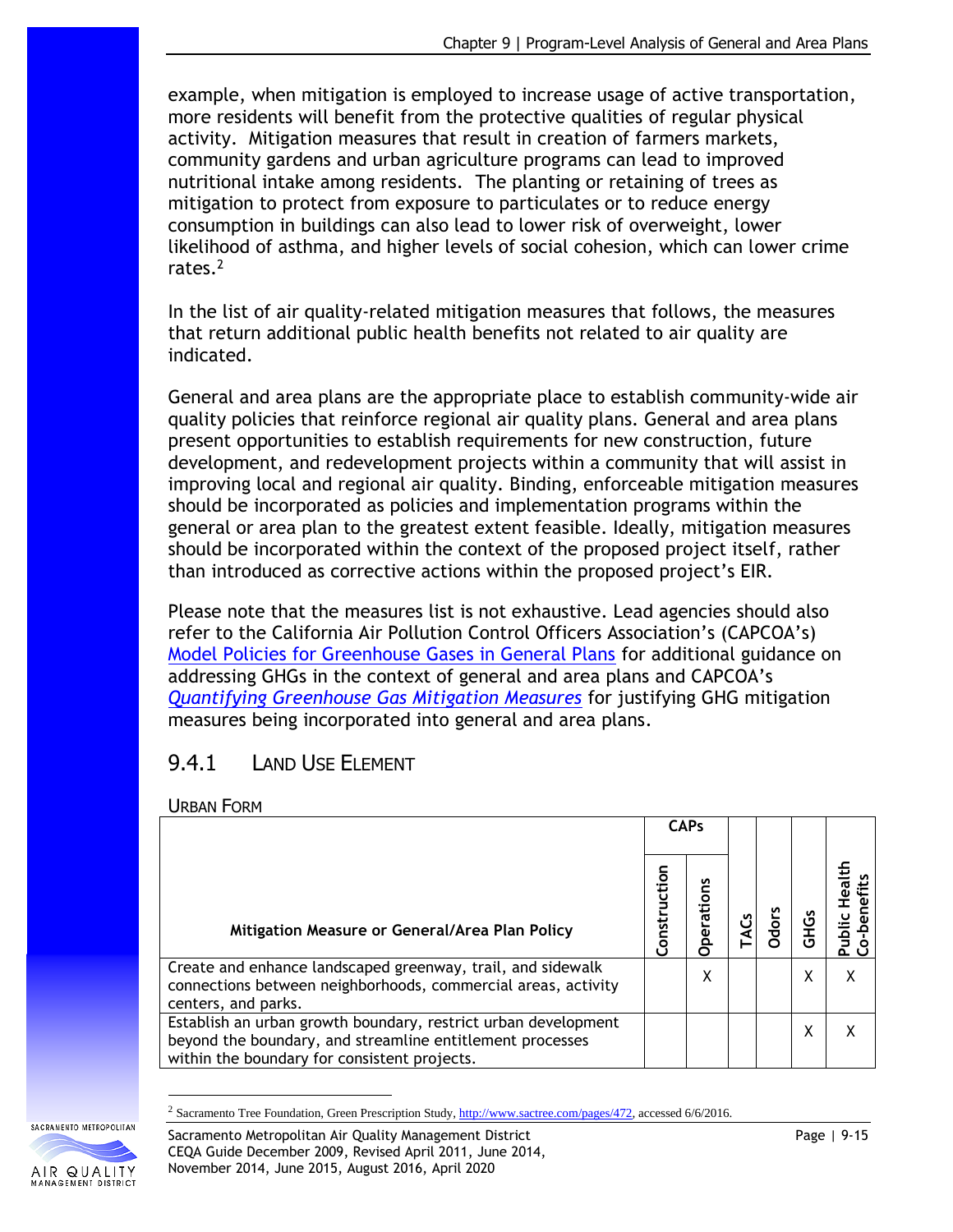| Adopt policies supporting infill development in communities with<br>established growth boundaries.                                                                                | х |   |   |
|-----------------------------------------------------------------------------------------------------------------------------------------------------------------------------------|---|---|---|
| Ensure that proposed land uses are supported by a multi-modal<br>transportation system and that the land uses themselves support<br>the development of the transportation system. | χ | X |   |
| Designate a central city core for high-density and mixed-use<br>development.                                                                                                      | χ | x | x |
| Discourage high-intensity office and commercial uses from<br>locating outside of designated centers or downtowns, or far from<br>residential areas and transit stations.          | χ | x |   |
| Provide financial incentives and density bonuses to entice<br>development within the designated central city.                                                                     | χ | x | x |
| Provide public education about benefits of well-designed, higher-<br>density housing and relationships between land use and<br>transportation.                                    | χ | x |   |

#### COMPACT DEVELOPMENT

|                                                                                                                                                                                                                                                                             | <b>CAPs</b>  |                         |             |       |                |                                     |
|-----------------------------------------------------------------------------------------------------------------------------------------------------------------------------------------------------------------------------------------------------------------------------|--------------|-------------------------|-------------|-------|----------------|-------------------------------------|
| Mitigation Measure or General/Area Plan Policy                                                                                                                                                                                                                              | Construction | <b>×</b> Operations     | <b>TACs</b> | Odors | <b>GHGs</b>    | <b>Public Health</b><br>Co-benefits |
| Achieve a jobs/housing balance or improve the jobs/housing ratio<br>within the plan area.                                                                                                                                                                                   |              |                         |             |       | X              | $\overline{X}$                      |
| Create incentives to attract mixed-use projects to older<br>commercial and industrial areas.                                                                                                                                                                                |              | $\overline{\mathsf{x}}$ |             |       | $\overline{X}$ | $\overline{\mathsf{X}}$             |
| Adopt incentives for the concurrent development of retail, office,<br>and residential land uses within mixed-use projects or areas.<br>Require mixed-use development to include ground-floor retail.                                                                        |              | χ                       |             |       | X              | X                                   |
| Provide adaptive re-use alternatives and incentives to demolition<br>of historic buildings.                                                                                                                                                                                 | X            | Χ                       |             |       | X              |                                     |
| Facilitate lot consolidation that promotes integrated development<br>with improved pedestrian and vehicular access.                                                                                                                                                         |              | Χ                       |             |       | X              | X                                   |
| Reinvest in existing neighborhoods and promote infill development<br>as a preference over new, greenfield development.                                                                                                                                                      |              | $\overline{\mathsf{x}}$ |             |       | X              | $\overline{\mathsf{X}}$             |
| Adopt ordinances enabling use of Transferrable Development<br>Rights (TDRs) to facilitate density transfers to mixed-use projects<br>within urban areas from outlying properties beyond urban areas.                                                                        |              |                         |             |       | X              | X                                   |
| Provide for zone districts that enable complete, walkable<br>neighborhoods, such as supermarkets, parks and recreational<br>facilities, schools, and small-scale offices.                                                                                                   |              | X                       |             |       | X              | X                                   |
| Ensure that new development finances the full cost of expanding<br>public infrastructure and services to provide an economic<br>incentive for incremental expansion. Where feasible, scale<br>development fees to promote desired density and development<br>site criteria. |              | X                       |             |       | X              | X                                   |
| Require new developments to extend sewer and water lines from<br>existing systems or to be in conformance with a master sewer and<br>water plan.                                                                                                                            | X            | χ                       |             |       | X              |                                     |



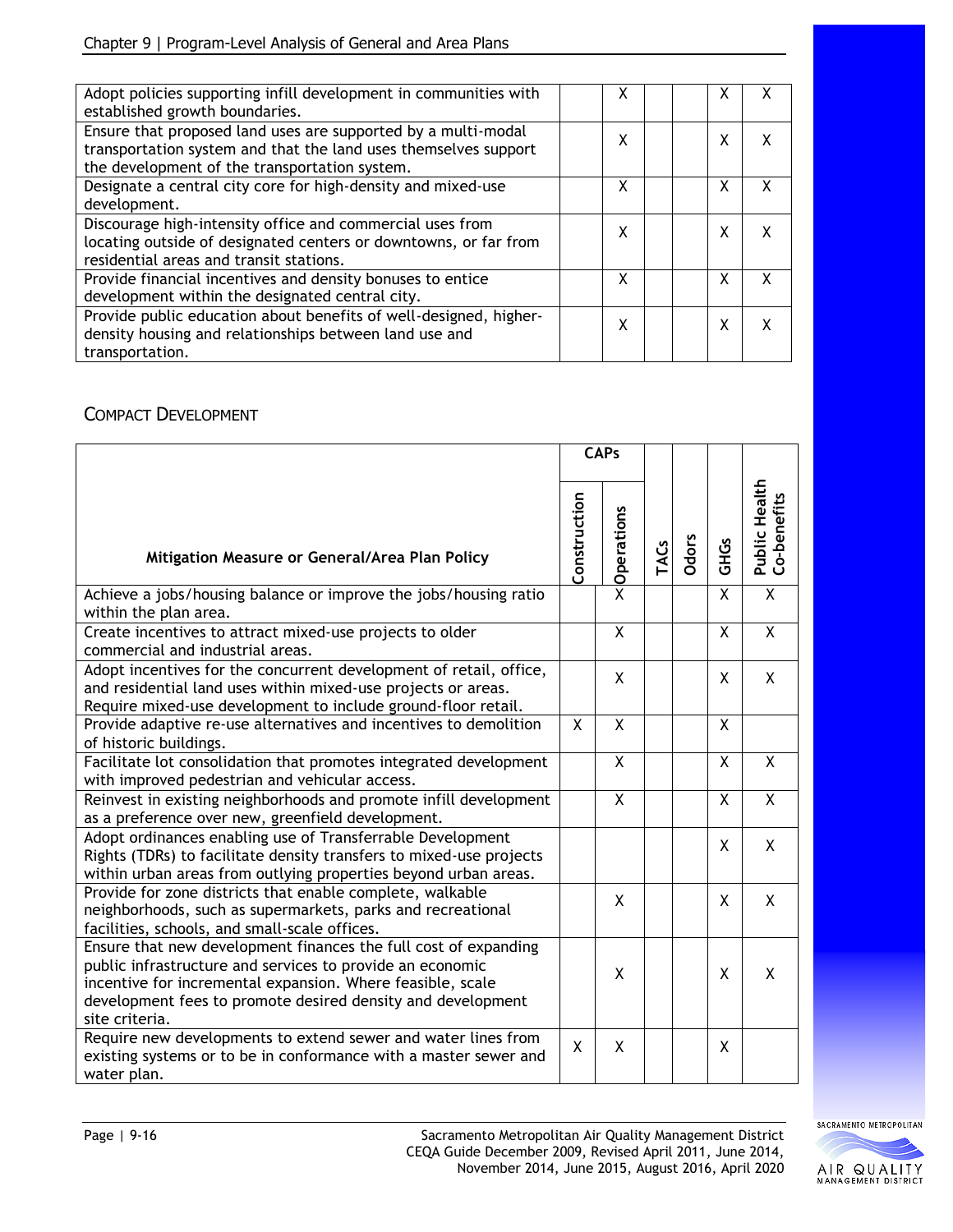#### TRANSIT-ORIENTED DENSITY AND DESIGN

|                                                                                                                                                                                                                                                                | <b>CAPs</b>  |                   |     |              |             |                                              |  |  |  |  |  |  |  |  |
|----------------------------------------------------------------------------------------------------------------------------------------------------------------------------------------------------------------------------------------------------------------|--------------|-------------------|-----|--------------|-------------|----------------------------------------------|--|--|--|--|--|--|--|--|
| Mitigation Measure or General/Area Plan Policy                                                                                                                                                                                                                 | Construction | <b>Operations</b> | ACs | <b>Odors</b> | <b>SSHI</b> | Health<br><b>Public Healt</b><br>Co-benefits |  |  |  |  |  |  |  |  |
| Require all development projects proposed within 2,000 feet of<br>an existing or planned light rail transit, commuter rail, express<br>bus, or transit corridor stop to incorporate site design measures<br>that enhance the efficiency of the transit system. |              | X                 |     |              | X           | X                                            |  |  |  |  |  |  |  |  |
| Develop transit/pedestrian-oriented design guidelines. Identify<br>and designate appropriate sites during general plan updates and<br>amendments.                                                                                                              |              | X                 |     |              | X           | X                                            |  |  |  |  |  |  |  |  |
| Plan areas within $\frac{1}{4}$ and $\frac{1}{2}$ mile of locations identified as transit<br>hubs and commercial centers for higher-density development.                                                                                                       |              | X                 |     |              | X           | X                                            |  |  |  |  |  |  |  |  |
| Develop zoning standards that facilitate successful development<br>of projects meeting density and proximity-to-transit criteria<br>established for SB 375 Transportation Priority Projects.                                                                   |              | X                 |     |              | X           | X                                            |  |  |  |  |  |  |  |  |
| Promote transit-oriented development of brownfield sites and<br>other underutilized properties near existing public<br>transportation.                                                                                                                         |              | X                 |     |              | X           | X                                            |  |  |  |  |  |  |  |  |

#### SUSTAINABLE DEVELOPMENT

|                                                                                                                                                                                                                                                                                           | <b>CAPs</b>  |            |             |       |             |                              |  |  |
|-------------------------------------------------------------------------------------------------------------------------------------------------------------------------------------------------------------------------------------------------------------------------------------------|--------------|------------|-------------|-------|-------------|------------------------------|--|--|
| Mitigation Measure or General/Area Plan Policy                                                                                                                                                                                                                                            | Construction | Operations | <b>TACs</b> | Odors | <b>GHGS</b> | Public Health<br>Co-benefits |  |  |
| Ensure new construction complies with California Green Building<br>Code Standards and local green building ordinances.                                                                                                                                                                    |              | X          |             |       | X           | $\overline{X}$               |  |  |
| Promote re-use of previously developed property, construction<br>materials, and/or vacant sites within a built-up area.                                                                                                                                                                   |              | X          |             |       | X           |                              |  |  |
| Avoid development of isolated residential areas near hillsides or<br>other areas where such development would require significant<br>infrastructure investment or adversely impact biological<br>resources.                                                                               |              |            |             |       | X           | X                            |  |  |
| Require orientation of buildings to maximize passive solar<br>heating during cool seasons, avoid solar heat gain during hot<br>periods, enhance natural ventilation, and promote effective use<br>of daylight. Orientation should optimize opportunities for on-site<br>solar generation. |              | X          |             |       | X           | X                            |  |  |
| Provide land area zoned for commercial and industrial uses to<br>support a mix of retail, office, professional, service, and<br>manufacturing businesses.                                                                                                                                 |              | X          |             |       | X           | X                            |  |  |
| Provide permitting incentives for energy efficient building<br>projects.                                                                                                                                                                                                                  |              | X          |             |       | X           |                              |  |  |
| Develop a joint powers agreement or other legal instrument that<br>provides an incentive for counties to discourage urban                                                                                                                                                                 |              | X          |             |       | X           | X                            |  |  |



SACRAMENTO METROPOLITAN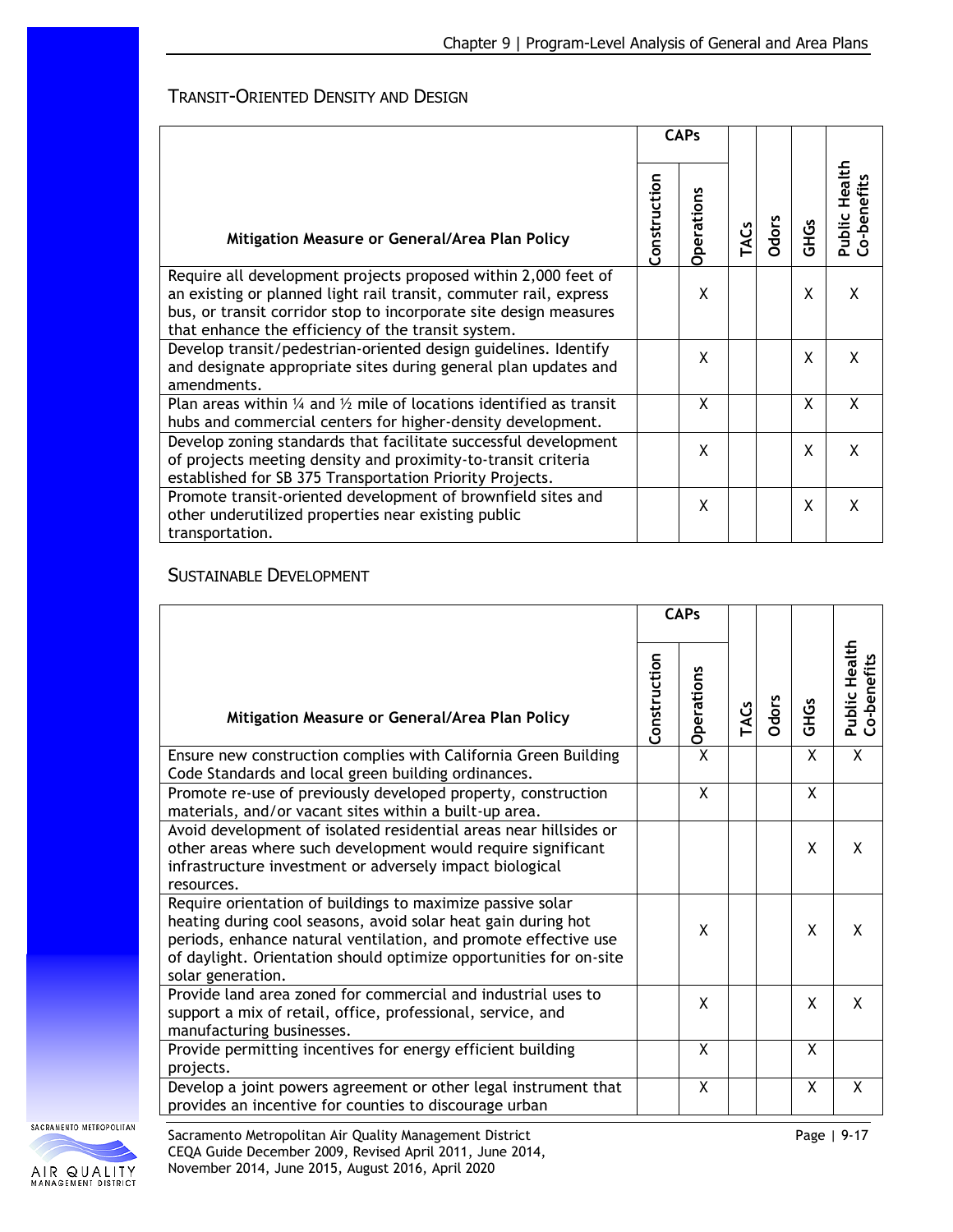| commercial development in unincorporated areas and promote |  |  |  |
|------------------------------------------------------------|--|--|--|
| urban infill and redevelopment projects.                   |  |  |  |

#### **ACTIVITY CENTERS**

|                                                                                                                                                                               |              | <b>CAPs</b>       |             |              |             |                                       |
|-------------------------------------------------------------------------------------------------------------------------------------------------------------------------------|--------------|-------------------|-------------|--------------|-------------|---------------------------------------|
| Mitigation Measure or General/Area Plan Policy                                                                                                                                | Construction | <b>Operations</b> | <b>TACs</b> | <b>Odors</b> | <b>GHGS</b> | Health<br>Public Healt<br>Co-benefits |
| Provide pedestrian amenities, traffic-calming features, plazas and<br>public areas, attractive streetscapes, shade trees, lighting, and<br>retail stores at activity centers. |              | X                 |             |              | x           | X                                     |
| Provide for a mix of complementary retail uses to be located<br>together to create activity centers and commercial districts<br>serving adjacent neighborhoods.               |              | X                 |             |              | X           | X                                     |
| Permit upper-story residential and office uses in neighborhood<br>shopping areas.                                                                                             |              | X                 |             |              | X           | X                                     |
| Provide pedestrian links between commercial districts and<br>neighborhoods.                                                                                                   |              | X                 |             |              | X           | X                                     |
| Provide benches, streetlights, public art, and other amenities in<br>activity centers to attract pedestrians.                                                                 |              | X                 |             |              | X           | X                                     |

#### GREEN ECONOMY AND BUSINESSES

|                                                                                                                           | <b>CAPs</b>  |                   |      |              |             |                                    |  |  |  |  |  |  |
|---------------------------------------------------------------------------------------------------------------------------|--------------|-------------------|------|--------------|-------------|------------------------------------|--|--|--|--|--|--|
| Mitigation Measure or General/Area Plan Policy                                                                            | Construction | <b>Operations</b> | TACS | <b>Odors</b> | <b>GHGS</b> | <b>Public Health</b><br>o-benefits |  |  |  |  |  |  |
| Work with businesses to encourage employee transit subsidies and<br>shuttles from transit stations.                       |              | X                 |      |              | X           | X                                  |  |  |  |  |  |  |
| Encourage businesses to participate in local green business<br>programs.                                                  |              | X                 |      |              | X           | X                                  |  |  |  |  |  |  |
| Offer incentives to attract businesses to city core and infill areas.                                                     |              | X                 |      |              | X           | X                                  |  |  |  |  |  |  |
| Work to attract green businesses and promote local green job<br>training programs.                                        |              | X                 |      |              | X           |                                    |  |  |  |  |  |  |
| Support regional collaboration to strengthen the green economy.                                                           |              | X                 |      |              | X           |                                    |  |  |  |  |  |  |
| Provide outreach and education to local businesses on energy,<br>waste, and water conservation benefits and cost savings. |              | X                 |      |              | X           |                                    |  |  |  |  |  |  |
| Support innovative energy technology companies.                                                                           |              | X                 |      |              | X           |                                    |  |  |  |  |  |  |

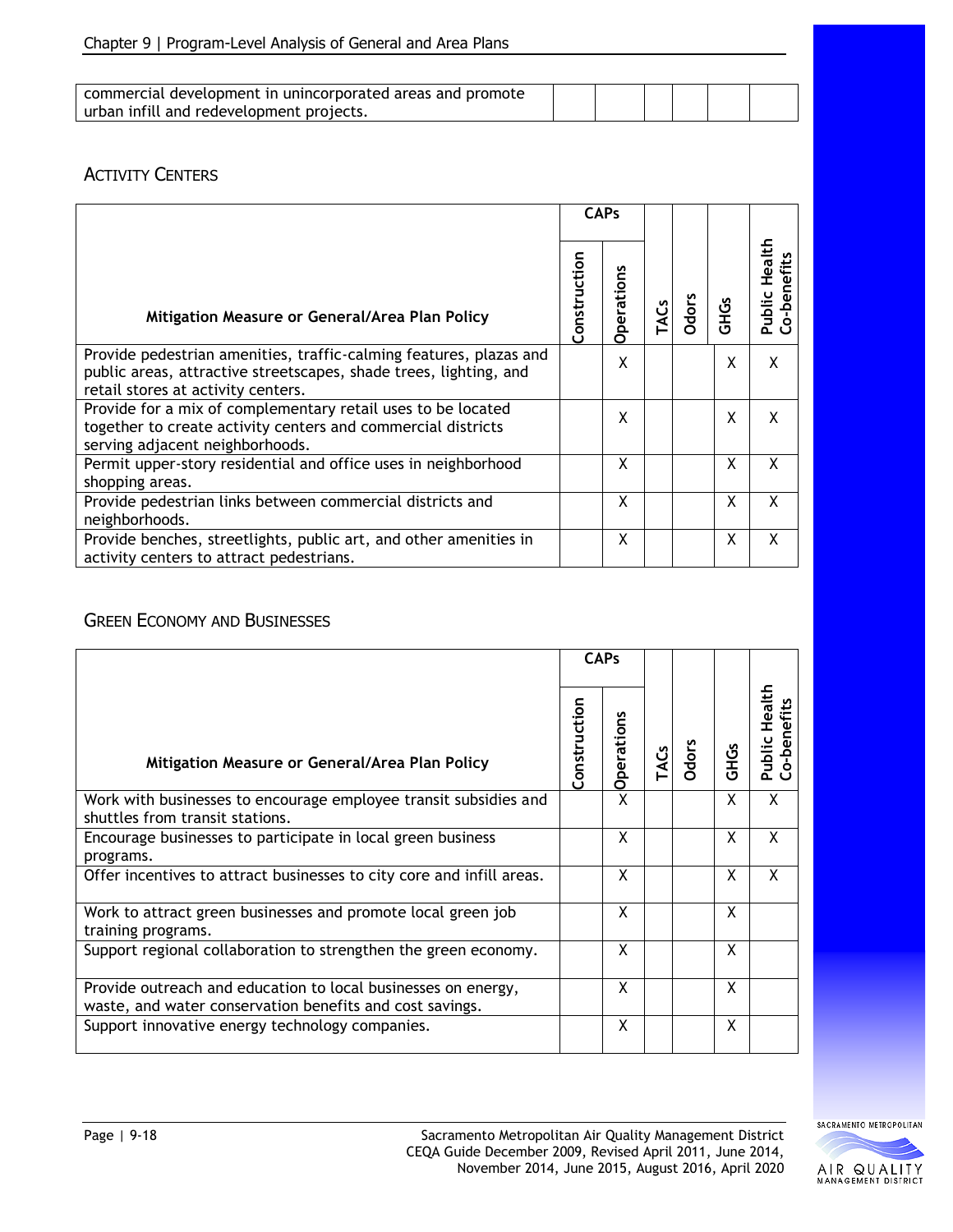# 9.4.2 CIRCULATION ELEMENT

#### LOCAL CIRCULATION

|                                                                                                                                                                                                                                                                                                                                                                                                                                                                            | <b>CAPs</b>  |            |             |       |             |                                     |  |  |  |  |
|----------------------------------------------------------------------------------------------------------------------------------------------------------------------------------------------------------------------------------------------------------------------------------------------------------------------------------------------------------------------------------------------------------------------------------------------------------------------------|--------------|------------|-------------|-------|-------------|-------------------------------------|--|--|--|--|
| Mitigation Measure or General/Area Plan Policy                                                                                                                                                                                                                                                                                                                                                                                                                             | Construction | Operations | <b>TACs</b> | Odors | <b>GHGS</b> | <b>Public Health</b><br>Co-benefits |  |  |  |  |
| Create or reinforce a grid street pattern with small block sizes<br>and maintain high connectivity within the roadway network.                                                                                                                                                                                                                                                                                                                                             |              | X          |             |       | χ           | $\overline{\mathsf{X}}$             |  |  |  |  |
| Require development of "Complete Streets" that provide equal<br>access for all users in the roadway design.                                                                                                                                                                                                                                                                                                                                                                |              | X          |             |       | Χ           | $\overline{X}$                      |  |  |  |  |
| Reduce required road width standards where feasible to calm<br>traffic and encourage use of alternative transportation.                                                                                                                                                                                                                                                                                                                                                    |              | X          |             |       | X           | X                                   |  |  |  |  |
| Implement circulation improvements that reduce vehicle idling,<br>such as signal timing systems and controlled intersections.                                                                                                                                                                                                                                                                                                                                              |              | X          | Χ           |       | X           |                                     |  |  |  |  |
| Consider alternatives such as increasing public transit or<br>improving bicycle or pedestrian travel routes before funding<br>transportation improvements that increase VMT.                                                                                                                                                                                                                                                                                               |              | X          |             |       | Χ           | Χ                                   |  |  |  |  |
| Require payment of transportation impact fees and/or roadway<br>and transit improvements as a condition upon new development.                                                                                                                                                                                                                                                                                                                                              |              | X          |             |       | Χ           | X                                   |  |  |  |  |
| Minimize use of cul-de-sacs and incomplete roadway segments.<br>Identify opportunities to improve pedestrian and bicycle<br>connectivity in areas with existing cul-de-sacs.                                                                                                                                                                                                                                                                                               |              | X          |             |       | χ           | X                                   |  |  |  |  |
| Actively promote walking as a safe mode of local travel,<br>particularly for children attending local schools.                                                                                                                                                                                                                                                                                                                                                             |              | Χ          |             |       | Χ           | X                                   |  |  |  |  |
| Consult with school districts, private schools, and other operators<br>to coordinate local busing, to expand ride-sharing programs, and<br>to replace older diesel buses with low- or zero-emission vehicles.                                                                                                                                                                                                                                                              |              | X          | X           |       | X           | X                                   |  |  |  |  |
| Evaluate all busing options as a preferential strategy to roadway<br>improvements in the vicinity of schools to ease congestion.                                                                                                                                                                                                                                                                                                                                           |              | X          |             |       | Χ           | Χ                                   |  |  |  |  |
| Establish public/private partnerships to develop satellite and<br>neighborhood work centers for telecommuting.                                                                                                                                                                                                                                                                                                                                                             |              | X          |             |       | χ           |                                     |  |  |  |  |
| Employ traffic calming methods such as median landscaping and<br>provision of bike or transit lanes to slow traffic, improve roadway<br>capacity, and address safety issues.                                                                                                                                                                                                                                                                                               |              | X          |             |       | X           | Χ                                   |  |  |  |  |
| Develop infrastructure to support the use of zero-emission<br>vehicles and clean alternative fuels, such as development of<br>electric vehicle (EV) charging facilities and conveniently located<br>alternative fueling stations. EV charging infrastructure should be<br>consistent with the District's tier 1 best management practice,<br>BMP 2 - projects shall meet the current CalGreen Tier 2 standards,<br>except all EV Capable spaces shall instead be EV Ready. |              | X          |             |       | Χ           |                                     |  |  |  |  |
| Establish ordinances or permit conditions limiting deliveries to<br>commercial and industrial locations to off-peak hours in high-<br>traffic areas.                                                                                                                                                                                                                                                                                                                       |              | X          |             |       | X           |                                     |  |  |  |  |

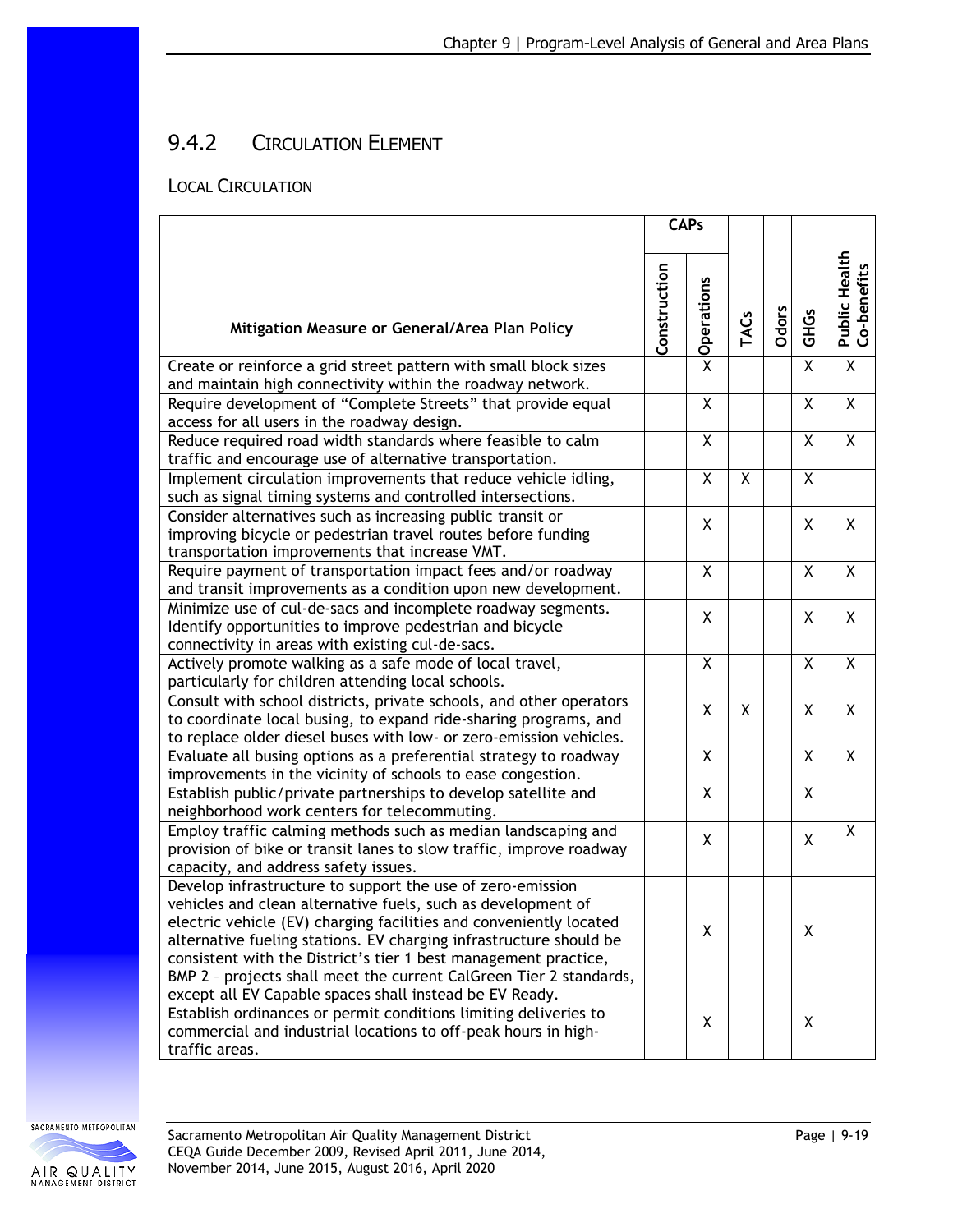#### REGIONAL TRANSPORTATION

|                                                                                                                                                                                                                           | <b>CAPs</b>  |            |      |              |                |                                     |  |  |  |  |
|---------------------------------------------------------------------------------------------------------------------------------------------------------------------------------------------------------------------------|--------------|------------|------|--------------|----------------|-------------------------------------|--|--|--|--|
| Mitigation Measure or General/Area Plan Policy                                                                                                                                                                            | Construction | Operations | TACS | <b>Odors</b> | <b>GHGS</b>    | <b>Public Health</b><br>Co-benefits |  |  |  |  |
| Ensure that submittals of transportation improvement projects to<br>be included in regional transportation plans (RTP, RTIP, CMP,<br>etc.) are consistent with the air quality goals and policies of the<br>general plan. |              | X          |      |              | X              |                                     |  |  |  |  |
| Consult with adjacent jurisdictions to address the impacts of<br>regional development patterns on the circulation system.                                                                                                 |              | X          |      |              | $\overline{X}$ | X                                   |  |  |  |  |
| Prioritize transportation projects that contribute to a reduction in<br>per-capita vehicle miles traveled.                                                                                                                |              | X          |      |              | X              | $\overline{X}$                      |  |  |  |  |
| Adopt a (or implement an existing) Transportation Demand<br>Management Ordinance.                                                                                                                                         |              | X          |      |              | X              | $\overline{X}$                      |  |  |  |  |
| Create financing programs for the purchase or lease of vehicles<br>used in employer ride-sharing programs.                                                                                                                |              | X          |      |              | X              |                                     |  |  |  |  |
| Consult with adjacent jurisdictions to maintain adequate service<br>levels at shared intersections and to provide adequate capacity on<br>regional routes for through traffic.                                            |              | X          |      |              | X              |                                     |  |  |  |  |
| Work to provide a strong paratransit system that promotes the<br>mobility of all residents and educate residents about local<br>mobility choices.                                                                         |              | X          |      |              | X              | X                                   |  |  |  |  |
| Designate sites for park-and-ride lots. Consider funding of the<br>park-and-ride lots as mitigation during CEQA review of residential<br>development projects.                                                            |              | X          |      |              | X              |                                     |  |  |  |  |
| Consult with appropriate transportation agencies and major<br>employers to establish express buses and vanpools to increase the<br>patronage of park-and-ride lots.                                                       |              | X          |      |              | X              | X                                   |  |  |  |  |
| Allow developers to reach agreements with auto-oriented<br>shopping center owners to use commercial parking lots as park-<br>and-ride lots and multimodal transfer sites.                                                 |              | X          |      |              | X              | X                                   |  |  |  |  |

#### PARKING

|                                                                                                                                                              | <b>CAPs</b>      |            |              |             |           |
|--------------------------------------------------------------------------------------------------------------------------------------------------------------|------------------|------------|--------------|-------------|-----------|
| Mitigation Measure or General/Area Plan Policy                                                                                                               | uction<br>onstri | Operations | <b>Odors</b> | <b>GHGS</b> | ಸ<br>ildu |
| Reduce parking for private vehicles while increasing options for<br>alternative transportation.                                                              |                  | X          |              | χ           | χ         |
| Reduce or eliminate minimum parking requirements for new<br>buildings.                                                                                       |                  | х          |              | χ           | χ         |
| Establish commercial district parking fees and/or parking benefit<br>districts. Invest meter revenues in pedestrian infrastructure and<br>transit amenities. |                  | X          |              | χ           | χ         |

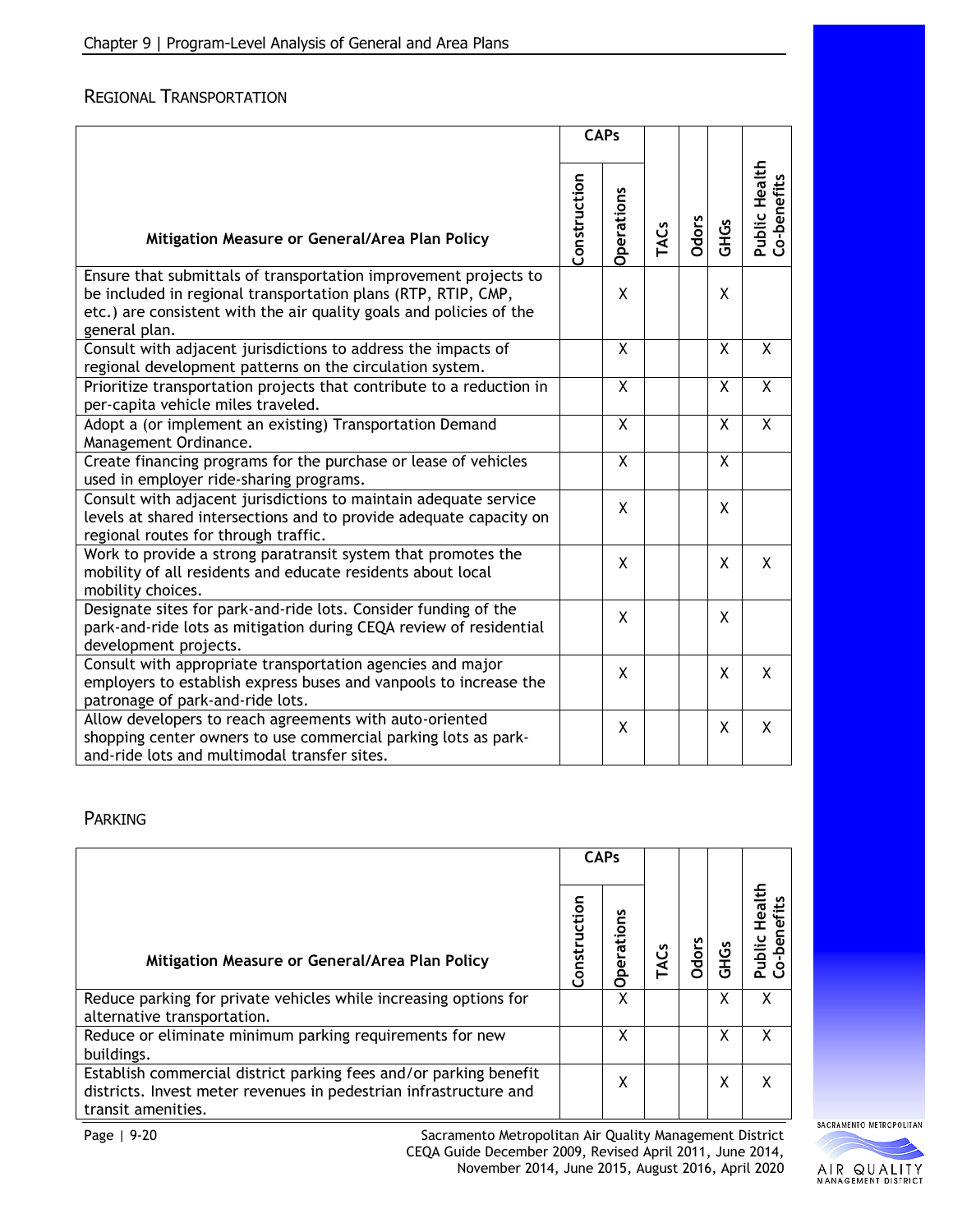|                                                                                                                                                    | <b>CAPs</b>  |                     |     |       |             |                                |
|----------------------------------------------------------------------------------------------------------------------------------------------------|--------------|---------------------|-----|-------|-------------|--------------------------------|
| Mitigation Measure or General/Area Plan Policy                                                                                                     | Construction | ration<br><u>pe</u> | ACs | Odors | <b>GHGS</b> | Health<br>o-benefits<br>Public |
| Require that parking is paid separately and is not included in rent<br>for residential or commercial space.                                        |              | χ                   |     |       | X           | X                              |
| Encourage parking sharing between different land uses.                                                                                             |              | X                   |     |       | X           | X                              |
| Encourage businesses to offer parking cash-outs to employees.                                                                                      |              | χ                   |     |       | X           | X                              |
| Establish incentives and requirements to reduce on-site parking<br>demand and promote ridesharing and use of public transit for<br>special events. |              | χ                   |     |       | X           | X                              |
| Require new commercial and retail developments to provide<br>prioritized parking for electric vehicles and vehicles using<br>alternative fuels.    |              | χ                   |     |       | X           |                                |

### BICYCLES AND PEDESTRIANS

|                                                                                                                                                                                         | <b>CAPs</b>  |            |             |              |             |                                     |  |  |  |  |
|-----------------------------------------------------------------------------------------------------------------------------------------------------------------------------------------|--------------|------------|-------------|--------------|-------------|-------------------------------------|--|--|--|--|
| Mitigation Measure or General/Area Plan Policy                                                                                                                                          | Construction | Operations | <b>TACs</b> | <b>Odors</b> | <b>GHGs</b> | <b>Public Health</b><br>Co-benefits |  |  |  |  |
| Provide safe and convenient pedestrian and bicycle connections to<br>and from activity centers, commercial districts, offices,<br>neighborhoods, schools, other major activity centers. |              | X          |             |              | X           | X                                   |  |  |  |  |
| Ensure that non-motorized transportation systems are connected<br>and not interrupted by impassable barriers, such as freeways.                                                         |              | X          |             |              | X           | X                                   |  |  |  |  |
| Provide pedestrian pathways that are well-shaded and pleasantly<br>landscaped to encourage use.                                                                                         |              | X          |             |              | X           | X                                   |  |  |  |  |
| Consult with transit providers to increase the number of bicycles<br>that can be accommodated on buses.                                                                                 |              | X          |             |              | X           | $\mathsf{X}$                        |  |  |  |  |
| Provide crosswalks and sidewalks along streets that are accessible<br>for people with disabilities and people who are physically<br>challenged.                                         |              | X          |             |              | X           | X                                   |  |  |  |  |
| Prohibit on-street parking to reduce bicycle/automobile conflicts<br>in appropriate target areas.                                                                                       |              | X          |             |              | X           | X                                   |  |  |  |  |
| Prohibit projects that impede bicycle and walking access.                                                                                                                               |              | X          |             |              | X           | $\overline{X}$                      |  |  |  |  |
| Retrofit abandoned rail corridors as segments of a bikeway and<br>pedestrian trail system.                                                                                              |              | X          |             |              | X           | X                                   |  |  |  |  |
| Require commercial developments and business centers to include<br>bicycle amenities such as bicycle racks, showers, and lockers in<br>buildings.                                       |              | X          |             |              | X           | X                                   |  |  |  |  |

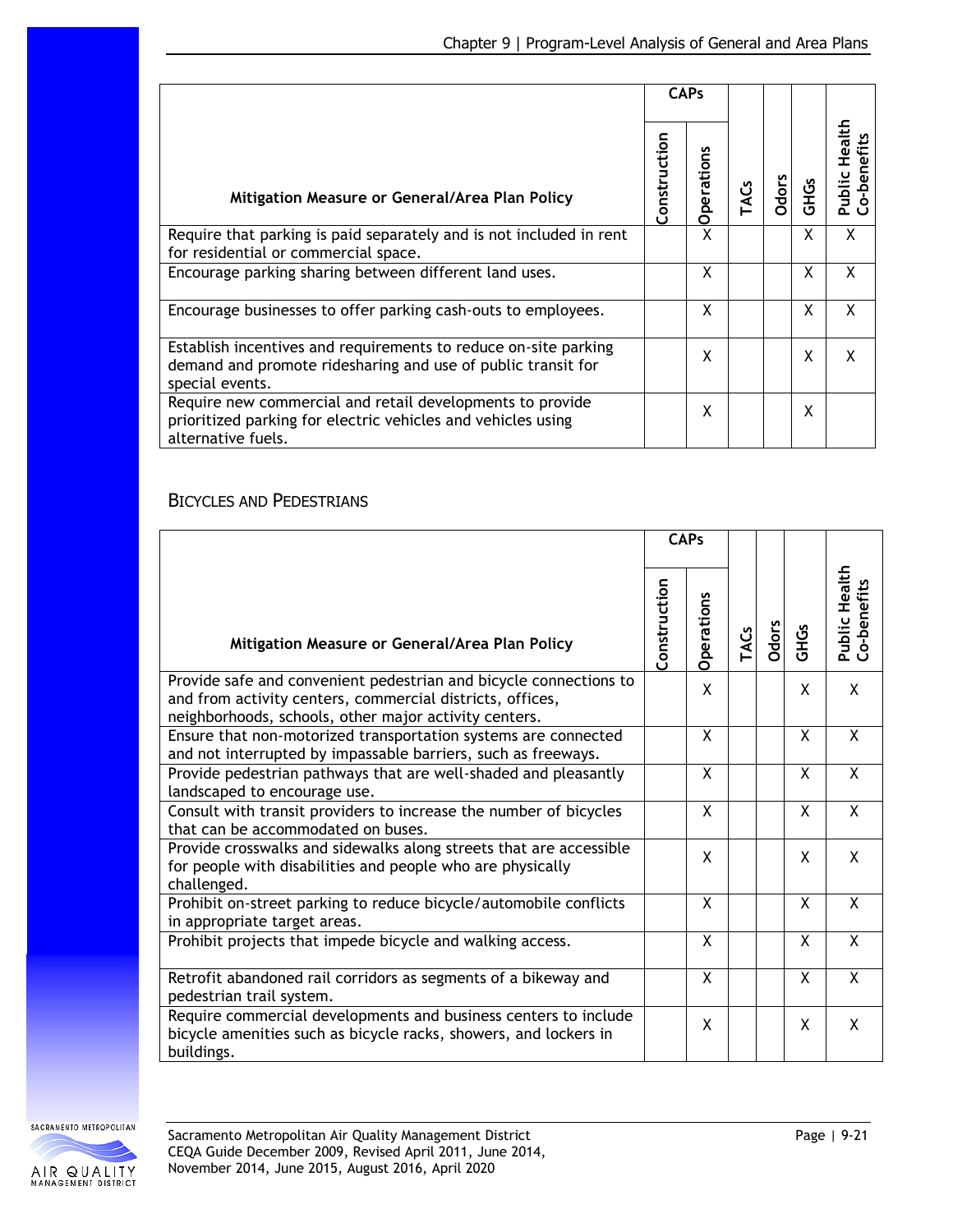#### REGIONAL TRANSIT

|                                                                                                                                                                                                                       | <b>CAPs</b>  |                         |      |       |                         |                              |
|-----------------------------------------------------------------------------------------------------------------------------------------------------------------------------------------------------------------------|--------------|-------------------------|------|-------|-------------------------|------------------------------|
| Mitigation Measure or General/Area Plan Policy                                                                                                                                                                        | Construction | Operations              | TACS | Odors | <b>GHGs</b>             | Public Health<br>Co-benefits |
| Support regional rail service and consult with rail operators to<br>expand services.                                                                                                                                  |              | $\overline{X}$          |      |       | $\overline{\mathsf{x}}$ | $\overline{\mathsf{x}}$      |
| Create activity centers and transit-oriented development projects<br>near transit stations.                                                                                                                           |              | $\overline{X}$          |      |       | $\overline{X}$          | $\overline{\mathsf{x}}$      |
| Support programs to provide neighborhood electric vehicles for<br>short trips to and from rail transit stops and transit centers.                                                                                     |              | X                       |      |       | Χ                       |                              |
| Give funding preference to investment in public transit over<br>investment in infrastructure for private automobile traffic.                                                                                          |              | $\overline{\mathsf{x}}$ |      |       | $\overline{X}$          | $\overline{\mathsf{x}}$      |
| Develop access management plans to reduce conflicts between<br>transit vehicles and other vehicles.                                                                                                                   |              | $\overline{X}$          |      |       | X                       |                              |
| Establish transit signal priority and bypass lanes where feasible.                                                                                                                                                    |              | X                       |      |       | X                       | X                            |
| Establish a local shuttle service to connect neighborhoods,<br>commercial centers, and public facilities to rail transit.                                                                                             |              | $\overline{X}$          |      |       | $\overline{X}$          | $\overline{X}$               |
| Provide seniors and those with physical disabilities who desire<br>maximum personal freedom and independence of lifestyle with<br>unimpeded access to public transportation.                                          |              | X                       |      |       | X.                      | X                            |
| Provide transit shelters that are comfortable, attractive and<br>provide accommodation for transit riders. Ensure that shelters<br>provide shade, route information, benches, and lighting.                           |              | X                       |      |       | X.                      | X                            |
| Design all arterial and collector streets that are planned as transit<br>routes to allow for the efficient operation of public transit.                                                                               |              | $\overline{X}$          |      |       | X                       | $\overline{X}$               |
| Require transit providers to coordinate intermodal time<br>schedules.                                                                                                                                                 |              | X                       |      |       | Χ                       | Χ                            |
| Develop a uniform regional fare system to reduce the number of<br>required passes and tickets.                                                                                                                        |              | $\overline{\mathsf{x}}$ |      |       | $\overline{\mathsf{x}}$ | $\overline{\mathsf{x}}$      |
| Provide riders with real-time arrival and departure times at<br>transit stops.                                                                                                                                        |              | $\overline{X}$          |      |       | X                       | $\overline{\mathsf{X}}$      |
| Develop and implement an online trip-planning program.                                                                                                                                                                |              | $\overline{X}$          |      |       | $\overline{X}$          | $\overline{\mathsf{x}}$      |
| Implement a guaranteed-ride-home program for those who<br>commute using alternative modes. Require employers subject to a<br>TDM ordinance to subscribe and participate. Encourage other<br>employers to participate. |              | X                       |      |       | X                       | X                            |

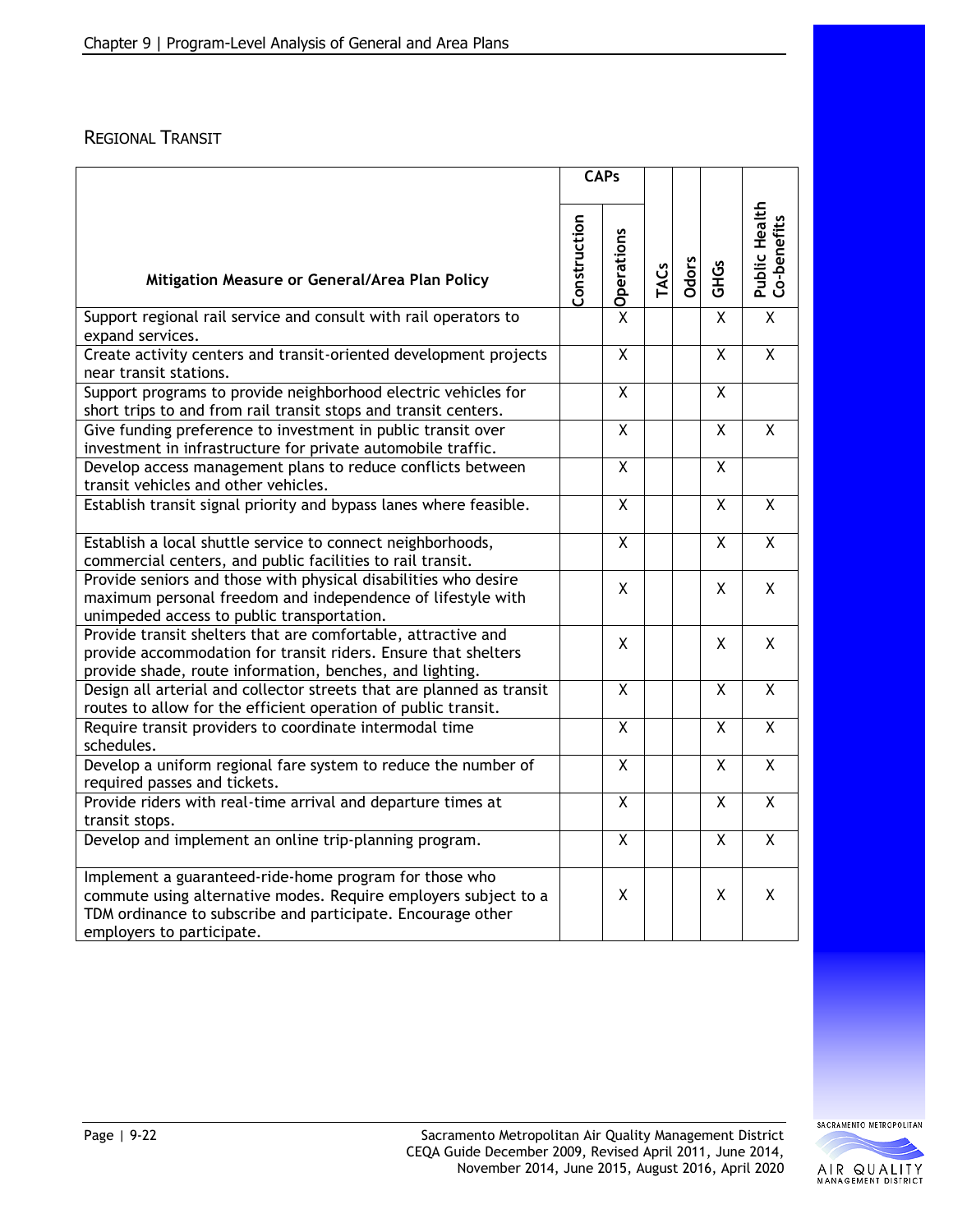# 9.4.3 CONSERVATION ELEMENT

#### MUNICIPAL OPERATIONS

|                                                                                                                                                                                   |              | <b>CAPs</b>             |                |       |                         |                              |
|-----------------------------------------------------------------------------------------------------------------------------------------------------------------------------------|--------------|-------------------------|----------------|-------|-------------------------|------------------------------|
| Mitigation Measure or General/Area Plan Policy                                                                                                                                    | Construction | Operations              | <b>TACs</b>    | Odors | <b>GHGS</b>             | Public Health<br>Co-benefits |
| Replace existing City vehicles with ultra-low or zero-emission<br>vehicles and purchase new low-emission vehicles.                                                                |              | X                       |                |       | X                       |                              |
| Require that all new government buildings, and all major<br>renovations and additions, meet identified green building<br>standards.                                               |              | X                       |                |       | X                       |                              |
| Require that new municipal employment and service facilities are<br>located on transit corridors, unless their use is incompatible with<br>other uses located along the corridor. |              | X                       |                |       | X                       | X                            |
| Install cost-effective renewable energy systems in all city<br>buildings and purchase remaining electricity from renewable<br>sources.                                            |              | X                       |                |       | X                       |                              |
| Support the use of teleconferencing in lieu of city/county<br>employee travel to conferences and meetings when feasible.                                                          |              | X                       |                |       | X                       |                              |
| Require city/county departments to set up telecommuting<br>programs as part of their trip reduction strategies.                                                                   |              | $\overline{\mathsf{x}}$ |                |       | $\overline{\mathsf{x}}$ |                              |
| Install energy efficient lighting retrofits and occupancy sensors,<br>and institute a "lights out at night" policy.                                                               |              | X                       |                |       | X                       |                              |
| Require environmentally responsible government purchasing.<br>Require or give preference to products that reduce or eliminate<br>indirect GHG emissions.                          |              | X                       |                |       | X                       |                              |
| Investigate the feasibility of using solar (photovoltaic) streetlights<br>instead of conventional streetlights that are powered by<br>electricity.                                |              | X                       |                |       | X                       |                              |
| Support investment in cost-effective land use and transportation<br>modeling and geographic information system technology.                                                        |              | X                       | $\overline{X}$ | X     | $\overline{X}$          |                              |
| Install LED lighting for all traffic light systems.                                                                                                                               |              |                         |                |       | X                       |                              |
| Implement a timed traffic light system to reduce idling.                                                                                                                          |              | X                       |                |       | X                       |                              |
| Use native and drought-tolerant plants, proper soil preparation,<br>and efficient irrigation systems for landscaping.                                                             |              |                         |                |       | X                       |                              |

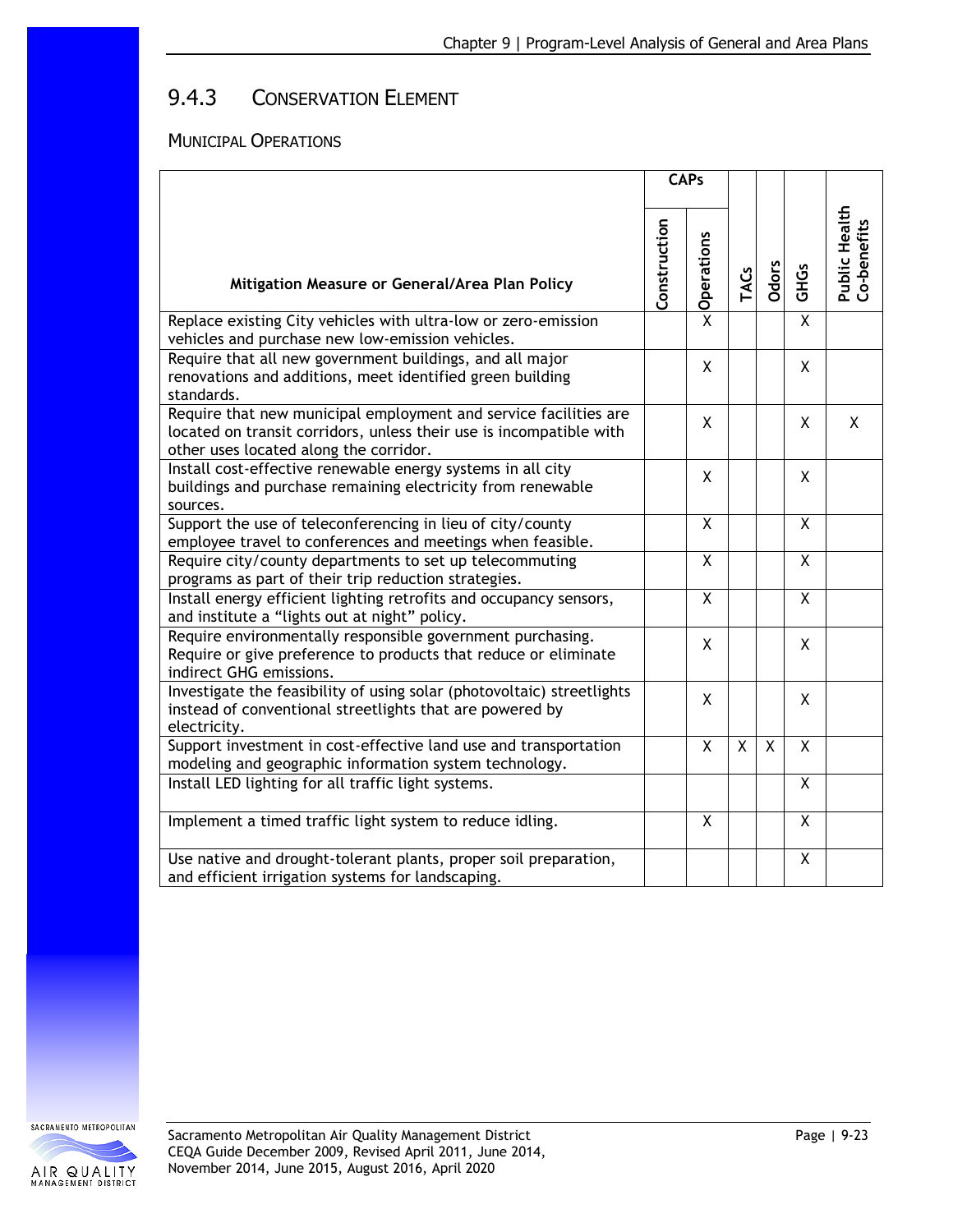### AIR QUALITY – SENSITIVE RECEPTORS

|                                                                                                                                                                                                                                    |              | <b>CAPs</b>             |                         |                |             |                                     |
|------------------------------------------------------------------------------------------------------------------------------------------------------------------------------------------------------------------------------------|--------------|-------------------------|-------------------------|----------------|-------------|-------------------------------------|
| Mitigation Measure or General/Area Plan Policy                                                                                                                                                                                     | Construction | Operations              | TACS                    | <b>Odors</b>   | <b>GHGS</b> | <b>Public Health</b><br>Co-benefits |
| Require residential development projects and projects<br>categorized as sensitive receptors to be located an adequate<br>distance from existing and potential sources of TACs and odors.                                           |              |                         | X                       | X              |             |                                     |
| Require new air pollution point sources such as, but not limited<br>to, industrial, manufacturing, and processing facilities to be<br>located an adequate distance from residential areas and other<br>sensitive receptors.        | X            | X                       | X                       | X              |             |                                     |
| Consult with the District to identify TAC sources and determine<br>the need for and requirements of a health risk assessment for<br>proposed developments.                                                                         |              |                         | X                       | X              |             |                                     |
| Consult with project proponents during the pre-application review<br>process to avoid inappropriate uses at affected sites and during<br>the environmental review process for general plan amendments<br>and general plan updates. |              | X                       | X                       | X              |             |                                     |
| Require project proponents to prepare health risk assessments in<br>accordance with District-recommended procedures as part of<br>environmental review when the proposed project has associated<br>air-toxic emissions.            |              |                         | X                       |                |             |                                     |
| Designate adequate industrial land in areas downwind and well-<br>separated from sensitive uses.                                                                                                                                   |              |                         | X                       | X              |             |                                     |
| Designate non-sensitive land uses for areas surrounding industrial<br>sites.                                                                                                                                                       |              | $\overline{\mathsf{x}}$ | $\overline{\mathsf{x}}$ | $\overline{X}$ |             |                                     |
| Protect vacant industrial sites from encroachment by residential<br>or other sensitive uses through appropriate zoning.                                                                                                            |              | X                       | $\mathsf{x}$            | X              |             |                                     |
| Require indoor air quality equipment, such as air filters, to be<br>installed at schools, residences, and other sensitive receptor uses<br>located near pollution sources.                                                         |              |                         | X                       | X              |             |                                     |
| Quantify the existing and added health risks to new sensitive<br>receptors or for new sources.                                                                                                                                     |              |                         | X                       |                |             |                                     |
| Utilize pollution-absorbing trees and vegetation in buffer areas.                                                                                                                                                                  |              | Χ                       | X                       |                | Χ           | X                                   |

### AIR QUALITY – PARTICULATE MATTER AND DUST CONTROL

|                                                                                                                                       |            | <b>CAPs</b>      |  |                 |               |                  |  |  |
|---------------------------------------------------------------------------------------------------------------------------------------|------------|------------------|--|-----------------|---------------|------------------|--|--|
| Mitigation Measure or General/Area Plan Policy                                                                                        | ğ<br>onsti | n<br>٥<br>൹<br>ω |  | n<br><b>Odo</b> | <u>ی</u><br>玉 | 뒫<br>≝<br>ತ<br>6 |  |  |
| Include $PM_{10}$ and $PM_{2.5}$ control measures as conditions of approval<br>for subdivision maps, site plans, and grading permits. | v          | χ                |  |                 |               |                  |  |  |

SACRAMENTO METROPOLITAN

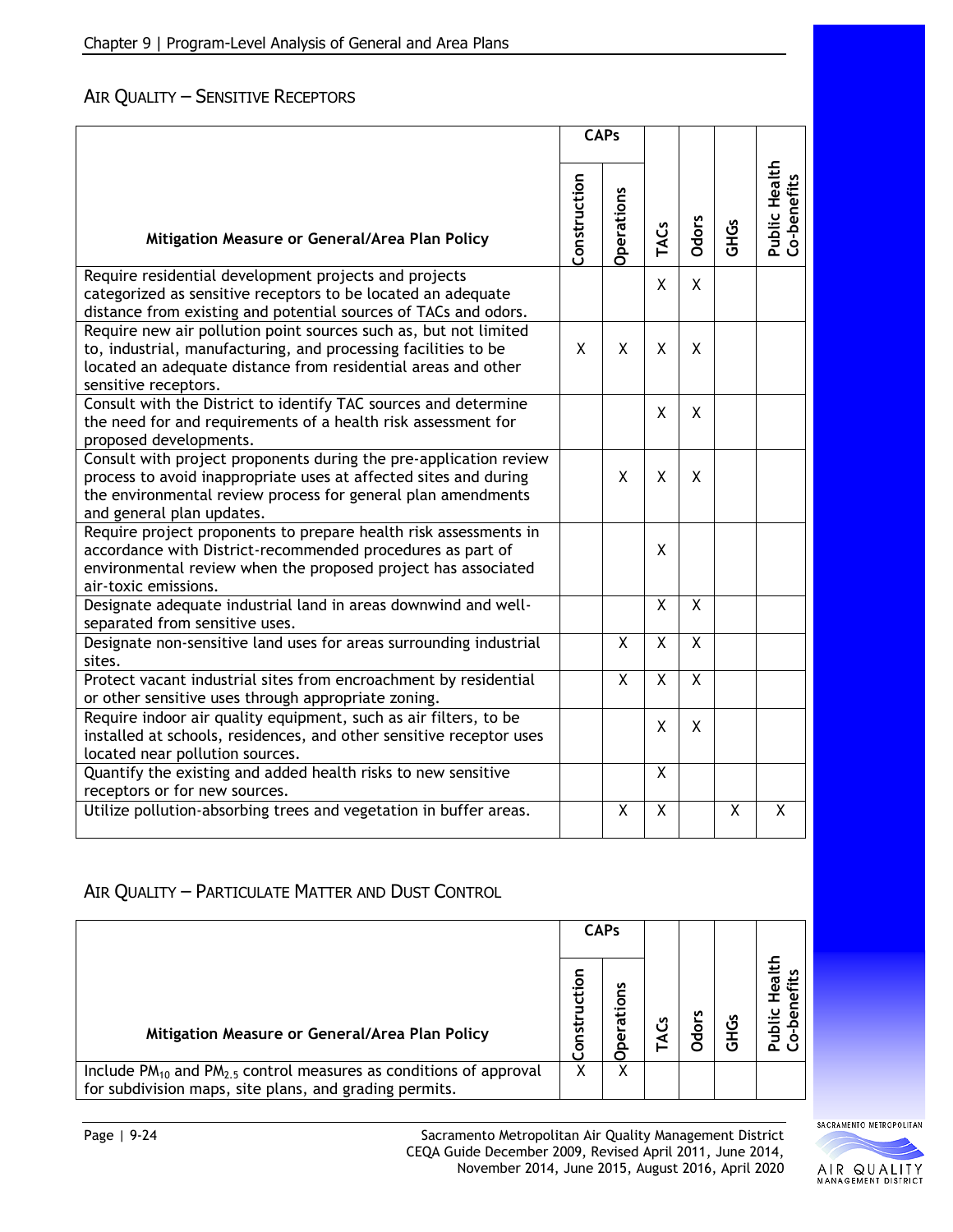|                                                                                                                                                                                                                                               | <b>CAPs</b>  |            |             |       |             |                              |  |  |
|-----------------------------------------------------------------------------------------------------------------------------------------------------------------------------------------------------------------------------------------------|--------------|------------|-------------|-------|-------------|------------------------------|--|--|
| Mitigation Measure or General/Area Plan Policy                                                                                                                                                                                                | Construction | Operations | <b>TACs</b> | Odors | <b>GHGs</b> | Public Health<br>Co-benefits |  |  |
| Minimize vegetation removal required for fire prevention.                                                                                                                                                                                     | X            | X          |             |       |             | $\overline{X}$               |  |  |
| Require alternatives to discing, such as mowing, to the extent<br>feasible. Where vegetation removal is required for aesthetic or<br>property maintenance purposes, encourage, or require<br>alternatives to discing.                         | X            | X          |             |       | X           | X                            |  |  |
| Require subdivision designs and site planning to minimize grading<br>and use landform grading in hillside areas.                                                                                                                              | X            |            |             |       |             |                              |  |  |
| Condition grading permits to require that graded areas be<br>stabilized from the completion of grading to commencement of<br>construction.                                                                                                    | X            |            |             |       |             |                              |  |  |
| Require all access roads, driveways, and parking areas serving new<br>commercial and industrial development to be constructed with<br>materials that minimize particulate emissions and are appropriate<br>to the scale and intensity of use. | X            |            |             |       |             |                              |  |  |
| Develop a street-cleaning program aimed at removing heavy silt<br>loadings from roadways that result from sources such as storm<br>water runoff and construction sites.                                                                       | X            | X          |             |       |             |                              |  |  |
| Pave shoulders and pave or landscape medians. Curb and gutter<br>installation may provide additional benefits where paving is<br>contiguous to the curb.                                                                                      | X            | Χ          |             |       | X           |                              |  |  |

#### WATER CONSERVATION

|                                                                                                                                                                                                                          | <b>CAPs</b>  |           |     |              |             |                                     |  |  |  |  |  |  |
|--------------------------------------------------------------------------------------------------------------------------------------------------------------------------------------------------------------------------|--------------|-----------|-----|--------------|-------------|-------------------------------------|--|--|--|--|--|--|
| Mitigation Measure or General/Area Plan Policy                                                                                                                                                                           | Construction | perations | ACs | <b>Odors</b> | <b>GHGS</b> | <b>Public Health</b><br>Co-benefits |  |  |  |  |  |  |
| Require residential remodels and renovations to improve plumbing<br>fixture and fixture-fitting water efficiency by an established<br>amount above the California Building Standards Code water<br>efficiency standards. |              |           |     |              | x           |                                     |  |  |  |  |  |  |
| Provide water use audits to identify conservation opportunities<br>and financial incentives for adopting identified efficiency<br>measures.                                                                              |              |           |     |              | x           |                                     |  |  |  |  |  |  |
| Establish requirements to install high-efficiency plumbing fixtures<br>and tankless water heaters in new development and residential<br>remodels and renovations.                                                        |              |           |     |              | x           |                                     |  |  |  |  |  |  |
| Require use of native and drought-tolerant plants, proper soil<br>preparation, and efficient irrigation systems for landscaping.                                                                                         |              |           |     |              | X           |                                     |  |  |  |  |  |  |
| Maximize use of native, low-water plants for landscaping of areas<br>adjacent to sidewalks or other impermeable surfaces.                                                                                                |              |           |     |              | X           |                                     |  |  |  |  |  |  |

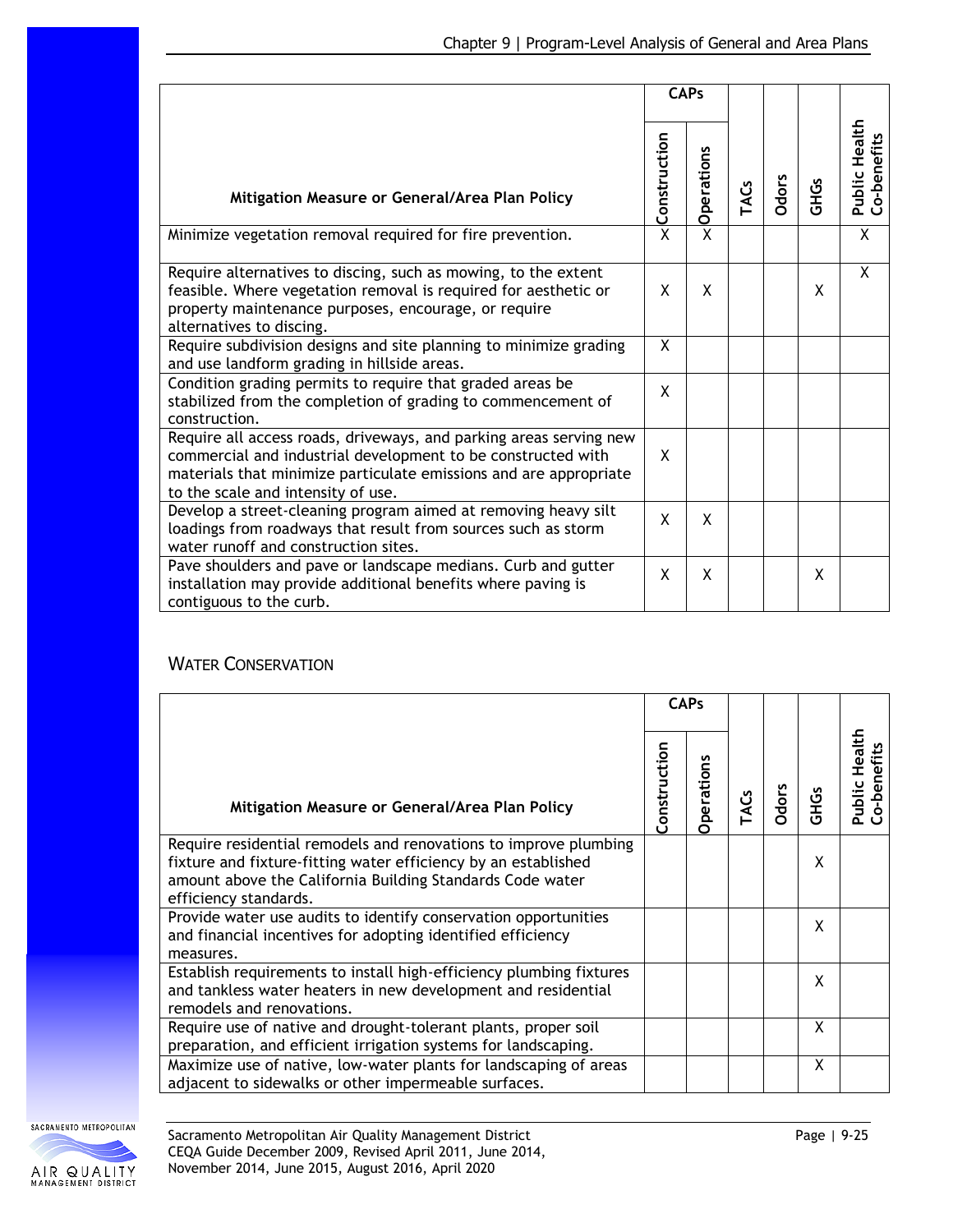|                                                                                                               | <b>CAPs</b>  |                   |             |              |             |                                             |  |  |  |  |
|---------------------------------------------------------------------------------------------------------------|--------------|-------------------|-------------|--------------|-------------|---------------------------------------------|--|--|--|--|
| Mitigation Measure or General/Area Plan Policy                                                                | Construction | <b>Operations</b> | <b>TACs</b> | <b>Odors</b> | <b>GHGS</b> | tealt <del>r</del><br>Co-benefits<br>Public |  |  |  |  |
| Increase use of recycled and reclaimed water for landscaping<br>projects.                                     |              |                   |             |              | X           |                                             |  |  |  |  |
| Adopt a water-efficient landscaping ordinance.                                                                |              |                   |             |              | X           |                                             |  |  |  |  |
| Provide public water conservation education.                                                                  |              |                   |             |              | X           |                                             |  |  |  |  |
| Reduce pollutant runoff from new development through use of<br>Best Management Practices.                     | X            | X                 | X           |              | X           |                                             |  |  |  |  |
| Minimize impervious surfaces and associated urban runoff<br>pollutants in new development and reuse projects. | X            | X                 | X           |              | X           |                                             |  |  |  |  |
| Utilize permeable surfaces and green roof technologies where<br>appropriate.                                  |              | X                 | X           |              | X           |                                             |  |  |  |  |

#### ENERGY CONSERVATION

|                                                                                                                                                                                                                                                                                                                                          | <b>CAPs</b>  |            |      |       |             |                                     |  |  |
|------------------------------------------------------------------------------------------------------------------------------------------------------------------------------------------------------------------------------------------------------------------------------------------------------------------------------------------|--------------|------------|------|-------|-------------|-------------------------------------|--|--|
| Mitigation Measure or General/Area Plan Policy                                                                                                                                                                                                                                                                                           | Construction | Operations | TACS | Odors | <b>GHGs</b> | <b>Public Health</b><br>Co-benefits |  |  |
| Adopt a local green building ordinance that requires new<br>development and redevelopment projects for both residential and<br>commercial buildings to incorporate sufficient green building<br>methods and techniques to qualify for the equivalent of a current<br>LEED Certified rating, Build It Green, or equivalent rating system. |              |            |      |       | X           |                                     |  |  |
| Adopt energy efficiency performance standards for buildings that<br>achieve a greater reduction in energy and water use than<br>otherwise required by state law.                                                                                                                                                                         |              |            |      |       | X           |                                     |  |  |
| Conduct energy efficiency audits of existing buildings by checking,<br>repairing, and readjusting heating, ventilation, air conditioning,<br>lighting, water heating equipment, insulation, and<br>weatherization. Offer financial incentives for adoption of<br>identified efficiency measures.                                         |              |            |      |       | X           |                                     |  |  |
| Require implementation of energy-efficient design features in new<br>development, including appropriate site orientation, use of light-<br>color roofing and building materials, and use of evergreen and<br>wind-break trees to reduce heating and cooling fuel consumption.                                                            |              |            |      |       | X           | X                                   |  |  |
| Adopt residential and commercial energy efficiency retrofit<br>ordinances that require upgrades as a condition of issuing permits<br>for renovations or additions, and on the sale of residences and<br>buildings.                                                                                                                       |              |            |      |       | X           |                                     |  |  |
| Facilitate cooperation between neighboring development projects<br>to use on-site renewable energy supplies or combined heat and<br>power co-generation facilities.                                                                                                                                                                      |              |            |      |       | X           |                                     |  |  |

SACRAMENTO METROPOLITAN



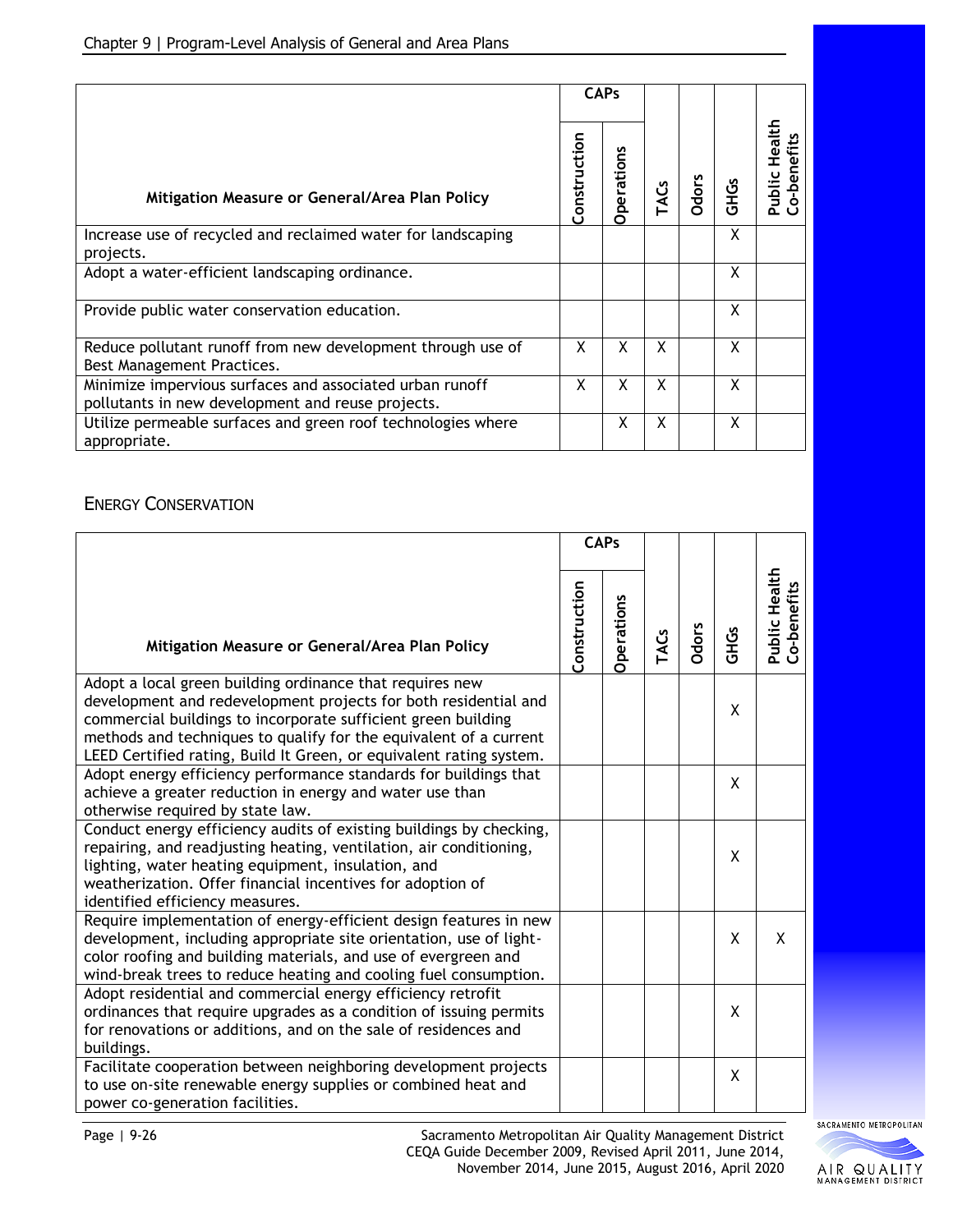|                                                                                                                                                                                                                                                    | <b>CAPs</b>  |                   |     |              |             |                              |  |  |
|----------------------------------------------------------------------------------------------------------------------------------------------------------------------------------------------------------------------------------------------------|--------------|-------------------|-----|--------------|-------------|------------------------------|--|--|
| Mitigation Measure or General/Area Plan Policy                                                                                                                                                                                                     | Construction | <b>Operations</b> | ACs | <b>Odors</b> | <b>GHGS</b> | Public Health<br>Co-benefits |  |  |
| Develop a comprehensive renewable energy financing and<br>informational program for residential and commercial uses.                                                                                                                               |              |                   |     |              | X           |                              |  |  |
| Partner with community services agencies to fund energy<br>efficiency projects for low-income residents.                                                                                                                                           |              |                   |     |              | X           |                              |  |  |
| Encourage the installation of energy efficient fireplaces in lieu of<br>normal open-hearth fireplaces. Prohibit installation of wood-<br>burning devices.                                                                                          | X            | X                 |     |              | Χ           |                              |  |  |
| Provide electrical outlets to backyards to encourage the use of<br>electric barbecues, and electric gardening equipment.                                                                                                                           | X            | X                 |     |              |             |                              |  |  |
| Implement Community Choice Aggregation (CCA) for renewable<br>electricity generation.                                                                                                                                                              |              |                   |     |              | X           |                              |  |  |
| Establish standards for new development and for large<br>redevelopment or rehabilitation to reduce exterior heat gain for<br>non-roof, impervious site landscape features, including roads,<br>sidewalks, courtyards, parking lots, and driveways. |              |                   |     |              | X           |                              |  |  |
| Adopt a heat island mitigation plan that requires use of cool roofs<br>and pavements and shade trees. Inspect and enforce state<br>requirements for cool roofs on non-residential re-roofing projects.                                             |              |                   |     |              | X           | X                            |  |  |

### SOLID WASTE

|                                                                                                                                                                                    | <b>CAPs</b>  |                   |      |              |             |                                     |  |  |
|------------------------------------------------------------------------------------------------------------------------------------------------------------------------------------|--------------|-------------------|------|--------------|-------------|-------------------------------------|--|--|
| Mitigation Measure or General/Area Plan Policy                                                                                                                                     | Construction | <b>Operations</b> | TACS | <b>Odors</b> | <b>GHGS</b> | <b>Public Health</b><br>Co-benefits |  |  |
| Achieve established local and regional waste-reduction and<br>diversion goals. Adopt more stringent waste reduction goals.                                                         |              |                   |      |              | X           |                                     |  |  |
| Establish programs that enable residents to donate or recycle<br>surplus furniture, old electronics, clothing, and other household<br>items.                                       |              |                   |      |              | X           |                                     |  |  |
| Establish methane recovery in local landfills and wastewater<br>treatment plants to generate electricity.                                                                          |              |                   |      |              | X           |                                     |  |  |
| Adopt a construction and demolition waste recovery ordinance,<br>requiring building projects to recycle or reuse a minimum<br>percentage of unused or leftover building materials. |              | X                 |      |              | X           |                                     |  |  |
| Implement waste-to-energy projects where characteristics meet<br>criteria for effective energy generation.                                                                         |              |                   |      |              | X           |                                     |  |  |
| Participate in or initiate a composting program for restaurants and<br>residences.                                                                                                 |              |                   |      |              | X           |                                     |  |  |
| Implement recycling programs for businesses and construction<br>waste.                                                                                                             | X            | X                 |      |              | X           |                                     |  |  |
| Prohibit the distribution of styrofoam containers and plastic bags<br>by businesses.                                                                                               |              | X                 |      |              | X           |                                     |  |  |

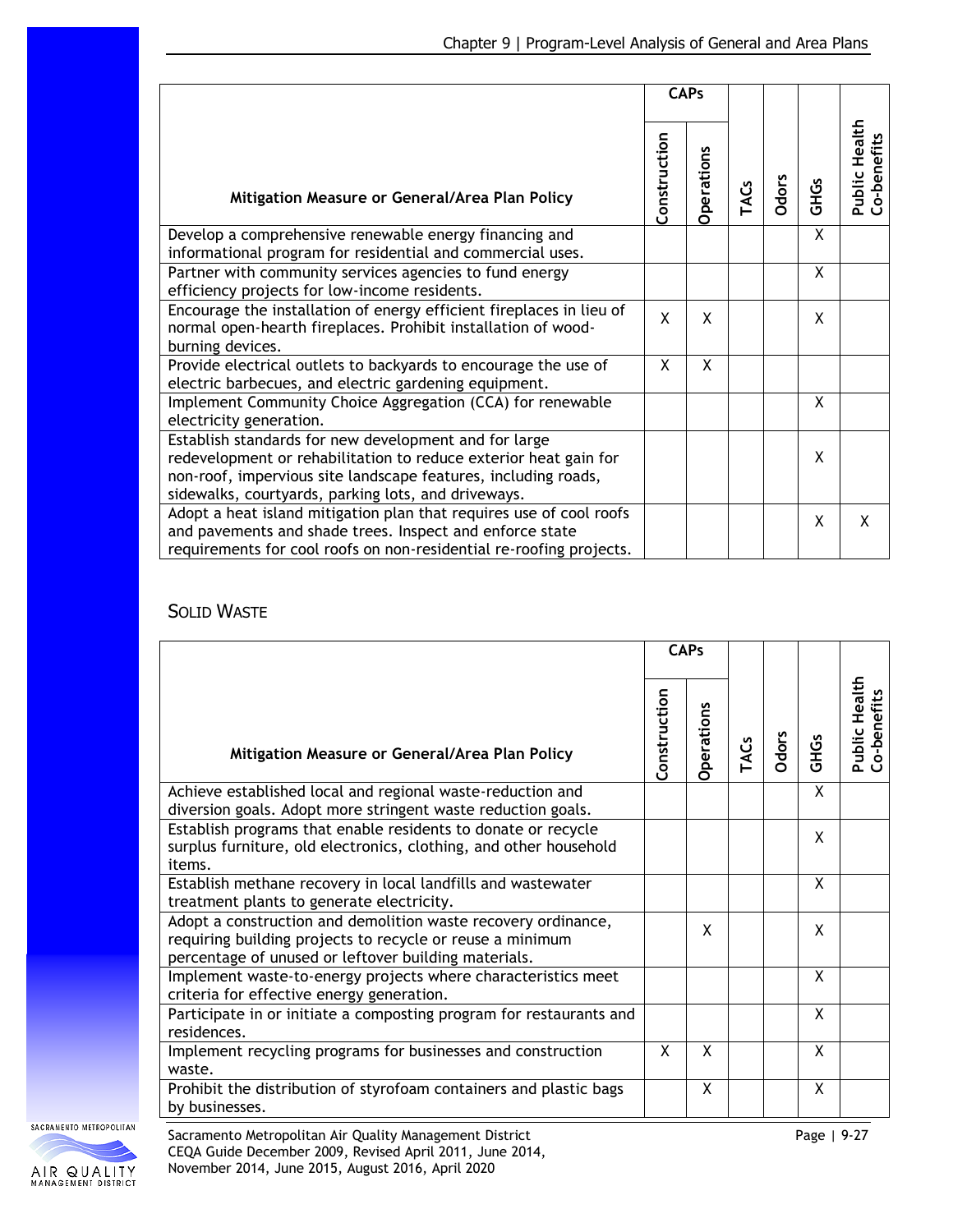# 9.4.4 OPEN SPACE ELEMENT

### COMMUNITY FORESTRY

|                                                                                                                                                                                                                   | <b>CAPs</b>  |                   |             |              |             |                                              |  |  |  |  |  |  |
|-------------------------------------------------------------------------------------------------------------------------------------------------------------------------------------------------------------------|--------------|-------------------|-------------|--------------|-------------|----------------------------------------------|--|--|--|--|--|--|
| Mitigation Measure or General/Area Plan Policy                                                                                                                                                                    | Construction | <b>Operations</b> | <b>TACS</b> | <b>Odors</b> | <b>GHGS</b> | Health<br><b>Public Healt</b><br>Co-benefits |  |  |  |  |  |  |
| Require inclusion of trees and landscaping for all new<br>development projects.                                                                                                                                   |              |                   |             |              | X           | X                                            |  |  |  |  |  |  |
| Require that trees larger than a specified diameter that are<br>removed to accommodate development must be replaced at a set<br>ratio.                                                                            |              |                   |             |              | X           | x                                            |  |  |  |  |  |  |
| Provide adequate funding to manage and maintain the existing<br>community forest, including sufficient funds for tree planting,<br>pest control, scheduled pruning, and removal and replacement of<br>dead trees. |              |                   |             |              | X           |                                              |  |  |  |  |  |  |
| Provide public education regarding the benefits of street trees<br>and the community forest.                                                                                                                      |              |                   |             |              | X           |                                              |  |  |  |  |  |  |
| Include the planting of street trees whenever feasible on all new<br>or rehabilitated roads.                                                                                                                      |              |                   |             |              | X           | X                                            |  |  |  |  |  |  |

SUSTAINABLE AGRICULTURE

|                                                                                                                                                                                                                                                                                          | <b>CAPs</b>  |                   |             |              |             |                              |  |  |
|------------------------------------------------------------------------------------------------------------------------------------------------------------------------------------------------------------------------------------------------------------------------------------------|--------------|-------------------|-------------|--------------|-------------|------------------------------|--|--|
| Mitigation Measure or General/Area Plan Policy                                                                                                                                                                                                                                           | Construction | <b>Operations</b> | <b>TACs</b> | <b>Odors</b> | <b>GHGS</b> | Public Health<br>Co-benefits |  |  |
| Require agricultural practices be conducted in a manner that<br>minimizes harmful effects on soils, air and water quality, and<br>marsh and wildlife habitat. Sustainable agricultural practices<br>should be addressed in the Climate Action Plan to address climate<br>change effects. | X            | X                 |             |              | X           |                              |  |  |
| Preserve forested areas, agricultural lands, wildlife habitat and<br>corridors, wetlands, watersheds, groundwater recharge areas and<br>other open spaces that provide carbon sequestration benefits.                                                                                    | X            | X                 |             |              | X           | X                            |  |  |
| Establish a mitigation program for establishing conservation areas.<br>Impose mitigation fees on development of such lands and use<br>funds generated to protect existing, or create replacement,<br>conservation areas.                                                                 | X            | X                 |             |              | X           |                              |  |  |
| Require no-till farming, crop rotation, cover cropping, and residue<br>farming.                                                                                                                                                                                                          | X            | X                 |             |              | X           |                              |  |  |
| Require the use of appropriate vegetation within urban-<br>agricultural buffer areas.                                                                                                                                                                                                    |              |                   |             |              | X           | X                            |  |  |
| Protect grasslands from conversion to non-agricultural uses.                                                                                                                                                                                                                             | Χ            | X                 |             |              | X           |                              |  |  |

SACRAMENTO METROPOLITAN

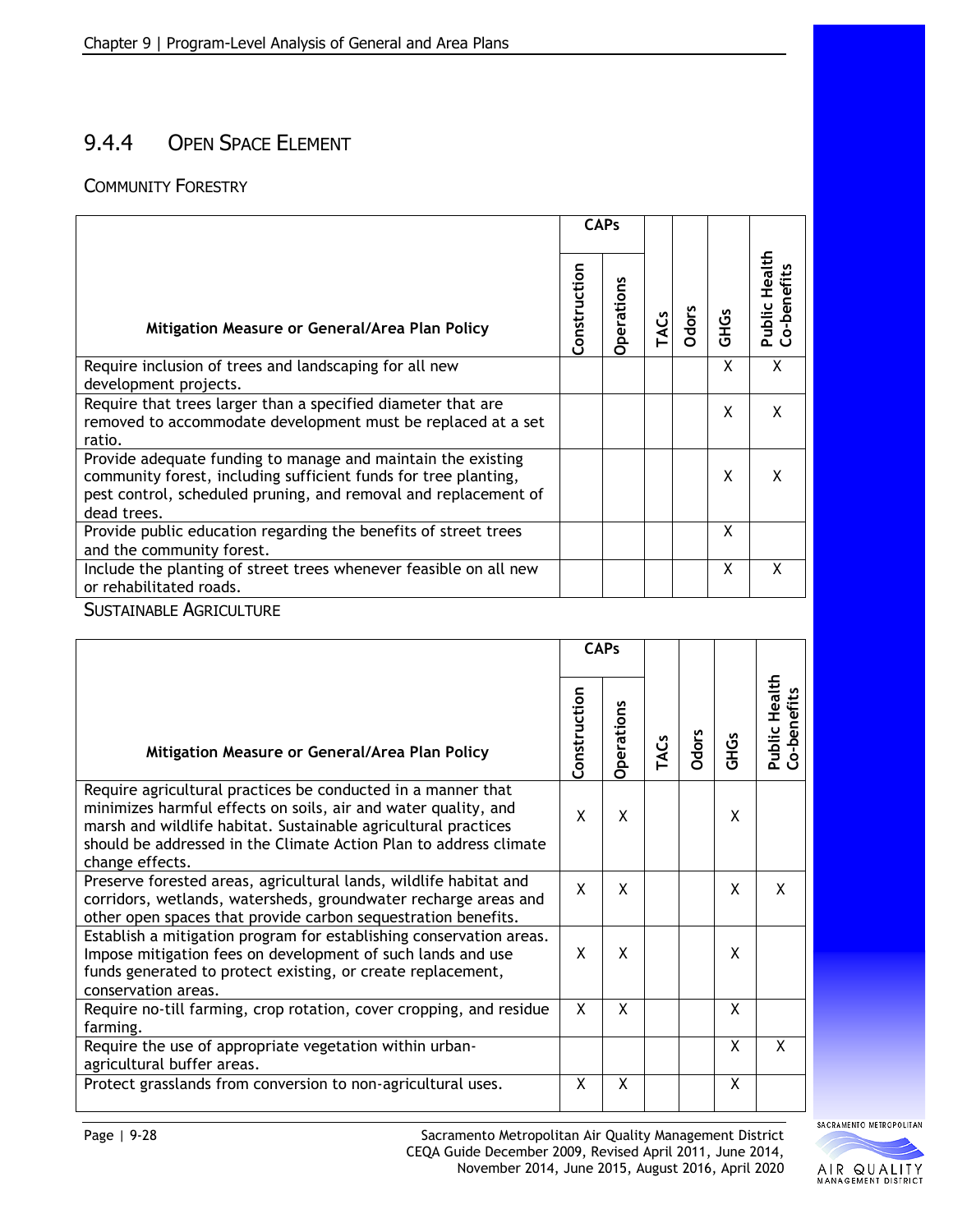|                                                                                                                                          | <b>CAPs</b>  |           |     |              |             |                                |  |  |  |  |  |  |
|------------------------------------------------------------------------------------------------------------------------------------------|--------------|-----------|-----|--------------|-------------|--------------------------------|--|--|--|--|--|--|
| Mitigation Measure or General/Area Plan Policy                                                                                           | Construction | Operation | ACs | <b>Odors</b> | <b>GHGS</b> | Health<br>o-benefits<br>Public |  |  |  |  |  |  |
| Support energy production activities that are compatible with<br>agriculture, including biogas, wind and solar.                          |              |           |     |              | X           |                                |  |  |  |  |  |  |
| Allow alternative energy projects in areas zoned for agriculture or<br>open space where consistent with primary uses.                    |              |           |     |              | X           |                                |  |  |  |  |  |  |
| Provide spaces within the community suitable for farmers<br>markets.                                                                     |              |           |     |              | X           | x                              |  |  |  |  |  |  |
| Promote local produce and garden programs at schools.                                                                                    |              |           |     |              | χ           | χ                              |  |  |  |  |  |  |
| Establish an urban agriculture or community garden program to<br>increase local food security and provide local recreation<br>amenities. |              |           |     |              | X           | x                              |  |  |  |  |  |  |

### PARKS AND RECREATION

|                                                                                                                                                                    | <b>CAPs</b>  |                   |      |              |              |                                      |  |  |
|--------------------------------------------------------------------------------------------------------------------------------------------------------------------|--------------|-------------------|------|--------------|--------------|--------------------------------------|--|--|
| Mitigation Measure or General/Area Plan Policy                                                                                                                     | Construction | <b>Operations</b> | TACS | <b>Odors</b> | <b>SSHOS</b> | <b>Healt</b><br>o-benefits<br>Public |  |  |
| Expand and improve community recreation amenities including<br>parks, pedestrian trails, and connections to regional trail<br>facilities.                          |              |                   |      |              | X            | X                                    |  |  |
| Require payment of park fees and/or dedication and provision of<br>parkland, recreation facilities and/or multi-use trails as a<br>condition upon new development. |              |                   |      |              | X            | X                                    |  |  |
| Encourage development of pocket parks in neighborhoods.<br>Improve equal accessibility to park space across communities.                                           |              |                   |      |              | X            | X                                    |  |  |
| Encourage joint use of parks with schools and community centers<br>and facilities.                                                                                 |              |                   |      |              | X            | X                                    |  |  |

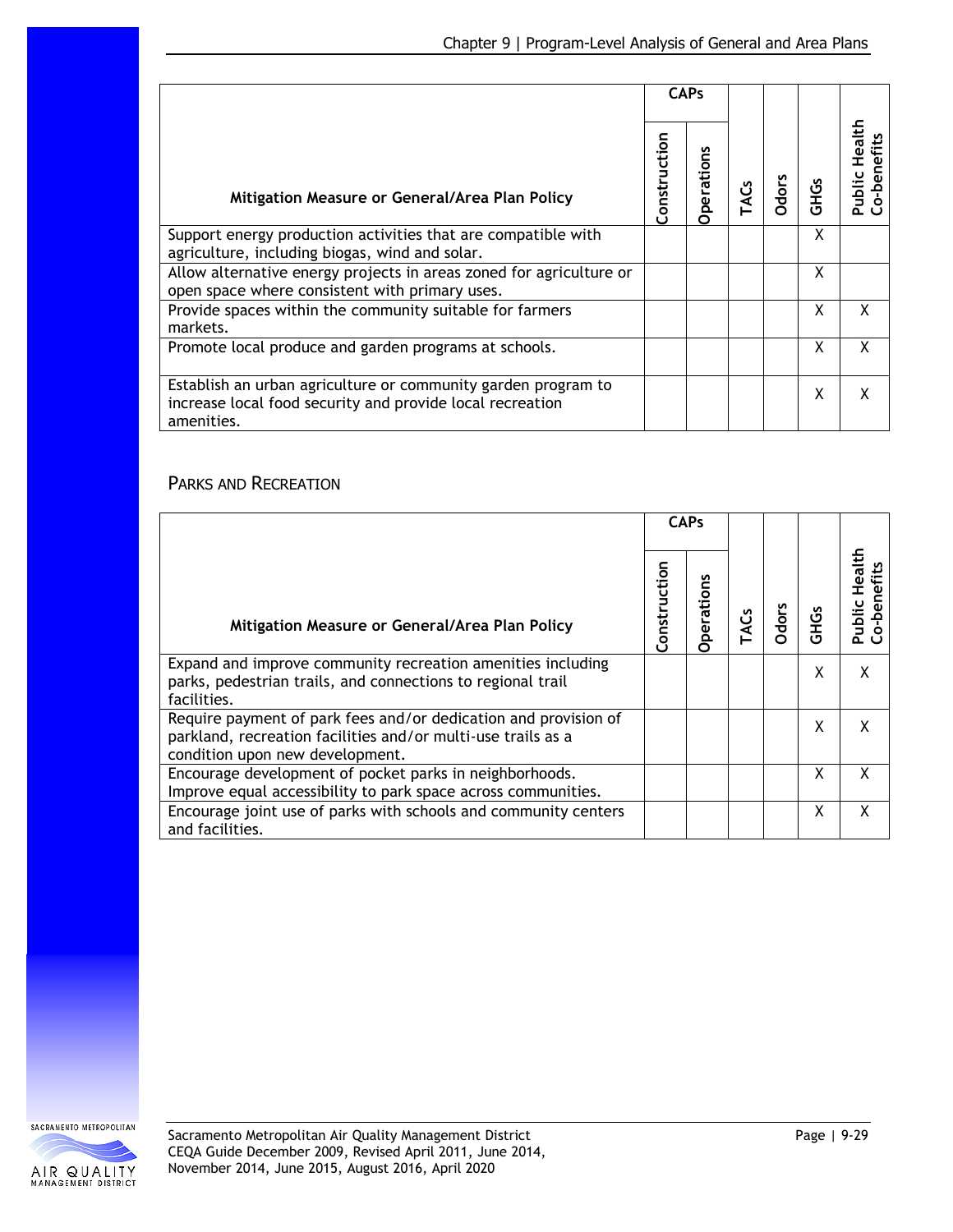## 9.4.5 HOUSING ELEMENT

#### AFFORDABLE HOUSING

|                                                                                                                                                                                                                            | <b>CAPs</b>  |            |     |       |             |                                              |  |  |  |  |  |  |
|----------------------------------------------------------------------------------------------------------------------------------------------------------------------------------------------------------------------------|--------------|------------|-----|-------|-------------|----------------------------------------------|--|--|--|--|--|--|
| Mitigation Measure or General/Area Plan Policy                                                                                                                                                                             | Construction | Operations | ACs | Odors | <b>GHGS</b> | Health<br><b>Public Healt</b><br>Co-benefits |  |  |  |  |  |  |
| Ensure a portion of future residential development is affordable<br>to low- and very-low-income households and mix affordable<br>housing units with market-rate units.                                                     |              |            |     |       | X           | X                                            |  |  |  |  |  |  |
| Target local funds, including redevelopment and Community<br>Development or Energy Efficiency Block Grant resources, to assist<br>affordable housing developers in incorporating energy-efficient<br>designs and features. |              |            |     |       | Χ           | X                                            |  |  |  |  |  |  |
| Adopt minimum residential densities in areas designated for<br>transit-oriented, mixed-use development to ensure higher density<br>in these areas.                                                                         |              | X          |     |       | X           | X                                            |  |  |  |  |  |  |
| Consult with the Housing Authority, transit providers, and<br>developers to facilitate construction of low-income housing<br>developments that employ transit-oriented and pedestrian-<br>oriented design principles.      |              | X          |     |       | X           | X                                            |  |  |  |  |  |  |
| Offer density-bonus incentives for projects that provide for infill,<br>mixed use, and higher-density residential development.                                                                                             |              | X          |     |       | X           | X                                            |  |  |  |  |  |  |

# 9.4.6 SAFETY ELEMENT

TRAFFIC SAFETY

|                                                                                                                                                  | <b>CAPs</b>      |                |   |      |   |  |  |  |  |  |  |  |  |
|--------------------------------------------------------------------------------------------------------------------------------------------------|------------------|----------------|---|------|---|--|--|--|--|--|--|--|--|
| Mitigation Measure or General/Area Plan Policy                                                                                                   | ction<br>Constru | rations<br>ဥ္က | 횽 | GHGS |   |  |  |  |  |  |  |  |  |
| Facilitate traffic safety for motorists and pedestrians through<br>proper street design and traffic monitoring.                                  |                  | Χ              |   |      |   |  |  |  |  |  |  |  |  |
| Require traffic control devices, crosswalks, and pedestrian-<br>oriented lighting in design of streets, sidewalks, trails, and school<br>routes. |                  | X              |   | χ    | х |  |  |  |  |  |  |  |  |